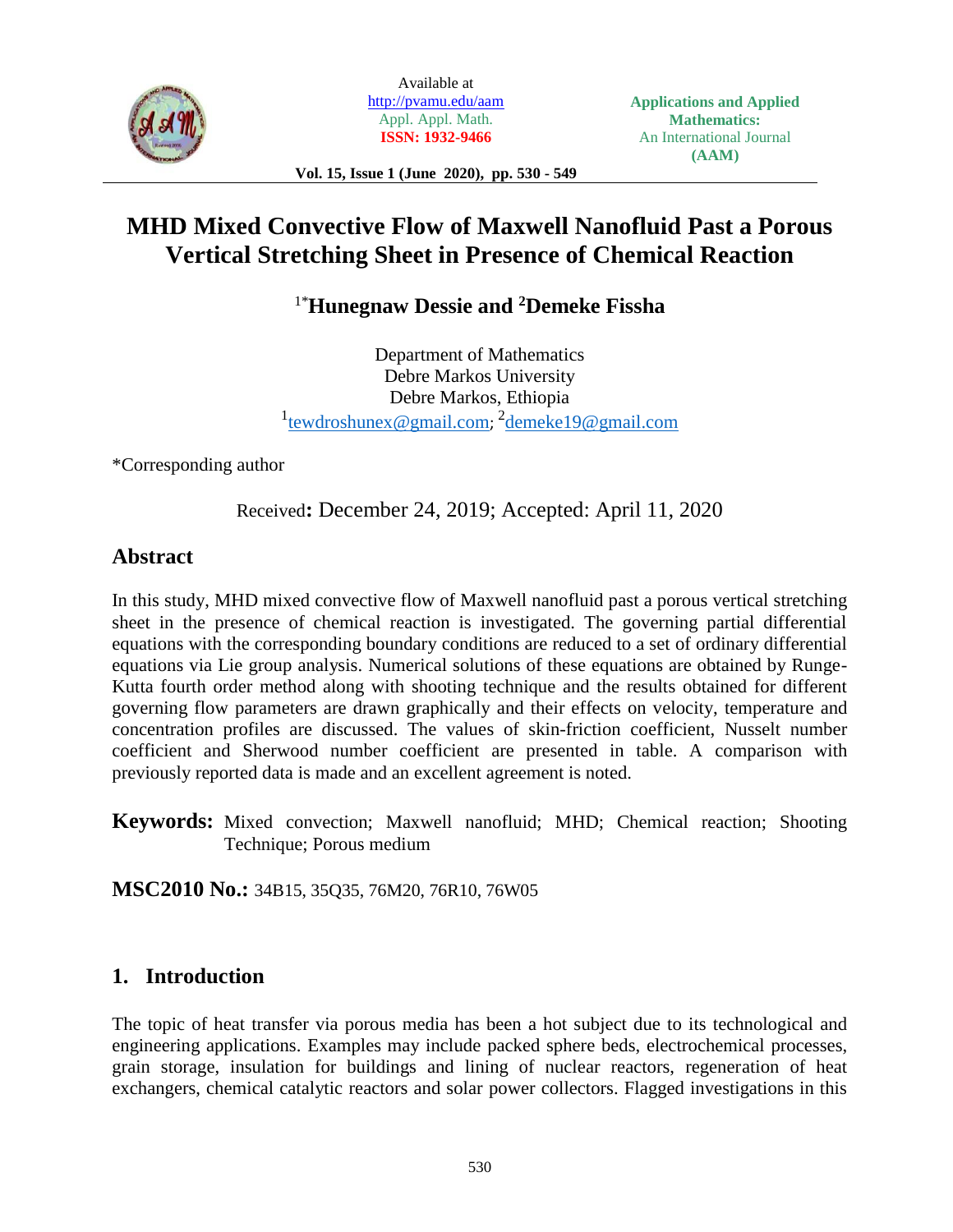core area include numerous studies like Shehzad et al. (2016) who examined 3D flow of Casson fluid through porous media. They carried out analysis in the presence of heat generation/absorption. Sheikholeslami et al. (2014) debated flow of viscous nanofluid through a porous medium with four different nanomaterials and water as base fluid. Hayat et al. (2013) explored influence of convective boundary conditions on magnetohydrodynamic (MHD) nanofluid flow through a porous medium over an exponentially stretching sheet using series solution technique. Makinde et al. (2016) studied effects of unsteady magnetohydrodynamic, thermal radiation, chemical reaction and thermophoresis on a vertical porous plate. They employed sixth order RK-technique accompanied by Nachtsheim and Swigert's shooting method. It was noticed that skin friction coefficient decreases and local Nusselt number increases against gradual growing values of unsteady viscosity parameter. Extensive literature is also available pertaining flows through porous medium with most recent investigations referred at Ellahi et al. (2015), Ramesh (2016) and Ahamd et al. (2016).

| a, b, c          | dimensional constants                | $Sh_x$           | Sherwood number                        |
|------------------|--------------------------------------|------------------|----------------------------------------|
| $\boldsymbol{M}$ | magnetic parameter                   | S                | Suction parameter                      |
| C                | concentration of fluid               | Sr               | Soret number                           |
| $c_p$            | Specific heat                        | T                | temperature of fluid                   |
| $\mathcal{C}_S$  | concentration susceptibility         | $T_m$            | mean fluid temperature                 |
| $c_w$            | concentration on wall                | $T_w$            | wall temperature                       |
| K                | Chemical reaction parameter          | $T_{\infty}$     | Ambient temperature                    |
| $c_{\infty}$     | ambient concentration                | (u, v)           | velocity components                    |
| $D_B$            | Brownian motion coefficient          | $u_w(x)$         | stretching velocity along x-axis       |
| $D_e$            | mass diffusivity                     | $V_0$            | stretching velocity along y-axis       |
| $D_f$            | DuFour number                        | (x, y)           | coordinate axis                        |
| $D_T$            | Thermophoretic diffusion coeff.      | $\alpha_m$       | thermal diffusivity                    |
| f'               | Dimensionless velocity               | $\beta_T$        | coefficient of thermal expansion       |
| $\boldsymbol{g}$ | Thermophoretic diffusion coefficient | $\beta_c$        | Coefficient of concentration expansion |
| $Gr_x$           | Grashof number                       | $\beta$          | Deborah number                         |
| $j_w$            | mass flux                            | γ                | porosity parameter                     |
| k                | thermal conductivity                 | $\rho$           | density of fluid                       |
| K'               | permeability constant                | λ                | Mixed convection parameter             |
| Le               | Lewis number                         | $\lambda_1$      | relaxation time parameter              |
| $\cal N$         | Buoyancy ratio parameter             | $\boldsymbol{v}$ | Kinematic viscosity                    |
| Nb               | Brownian motion parameter            | ψ                | <b>Stream</b> function                 |
| Nt               | thermophoresis parameter             | θ                | Dimensionless temperature              |
| $Nu_x$           | Nusselt number                       | η                | Similarity variable                    |
| Pr               | Prandtl number                       | $\varphi$        | Dimensionless concentration            |
| $q_w$            | Surface heat flux                    | τ                | Ratio of effective heat capacity       |
|                  |                                      |                  | of nanoparticle and base fluid         |

#### **Nomenclature**

Recent studies have given a significant attention to non-Newtonian fluid flows which are produced by stretched surfaces. The non-Newtonian flows have wide range applications in engineering including aerodynamic emission of plastic films, thinning and annealing of copper wires and liquid film condensation process etc. (Yilmazoglu et al. (2013)). Unlike viscous fluids, an obvious hurdle in mathematical modelling of these fluids is that a single constitutive equation cannot exhibit all characteristics of these fluid structures. That is why several non-Newtonian fluids models have been suggested by researchers in the literature. Maxwell fluid, which is a class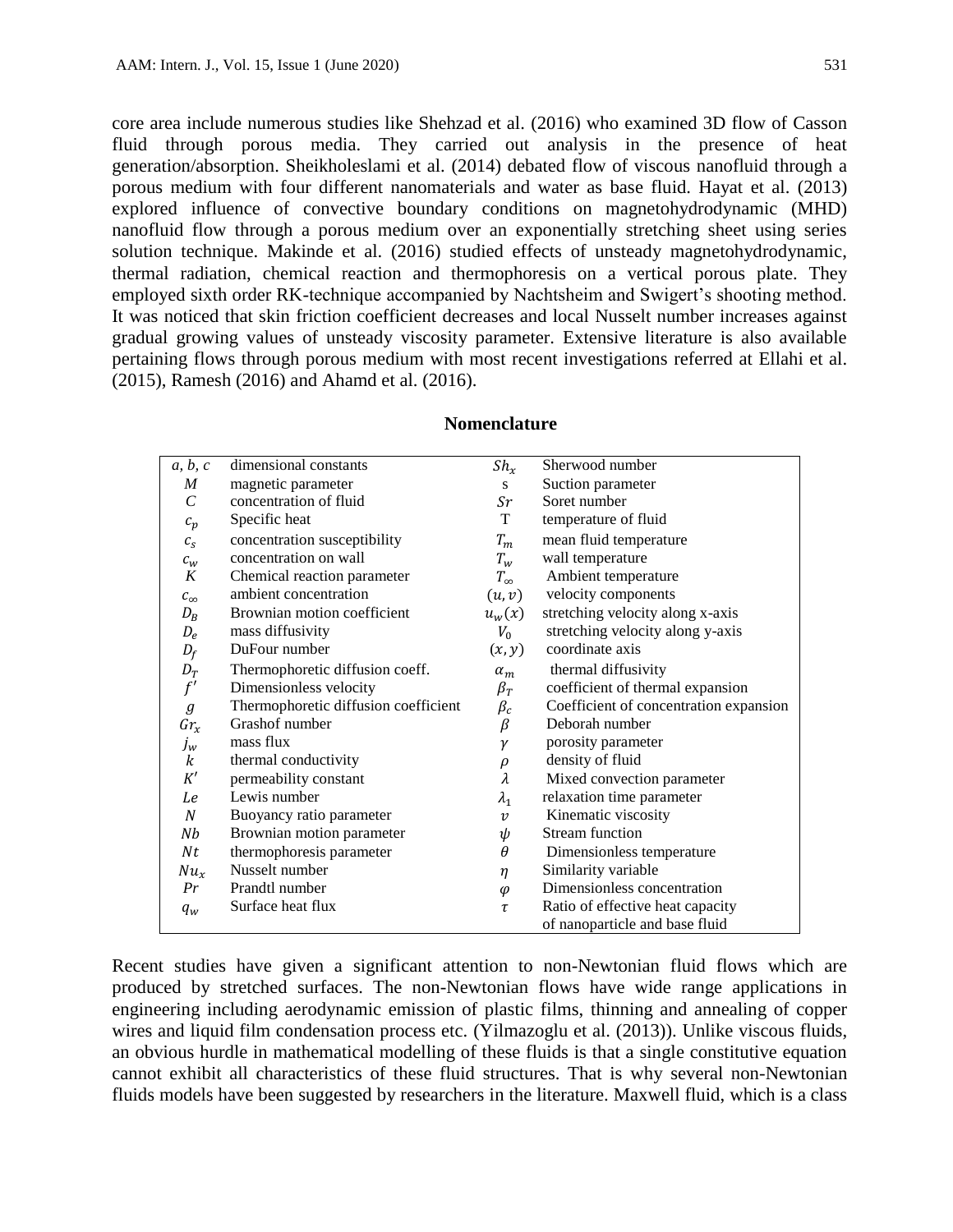of viscoelastic fluid, can be quoted to represent the characteristics of fluid relaxation time. Here, shear-dependent viscosity's complicated effects are excluded and allow one to focus on the influence of elasticity of fluid on boundary layer characteristics. A pioneering work by Harris (1977) on 2D flow of upper convected Maxwell fluid encouraged follower researchers to investigate more avenues in this direction. Sadeghy et al. (2005) proposed local similarity solutions by four dissimilar approaches with the findings that velocity decreases with an increase in local Deborah number. They considered Maxwell fluid flow over a moving flat plate known as Sakiadis flow. Kumari et al. (2009) discussed numerical solution of mixed convection stagnation point Maxwell fluid flow using finite difference method. Hayat et al. (2009) found series solution of stagnation point magnetohydrodynamic flow over a stretching surface of an upper-convected Maxwell fluid. Motivated from above works, researchers have investigated two and three dimensional Maxwell fluid flows in numerous scenarios (see Shafique et al. (2016), Awais et al. (2015), Nadeem et al. (2014), Qayyum et al. (2014) and Abbasi et al. (2006)).

The term nanofluid is defined as a solid–liquid mixture consisting of nanoparticles and a base liquid. Choi is the first to use the term nanofluids to refer to fluids with suspended nanoparticles. Studies have shown that adding nanoparticles to a base fluid can effectively improve the thermal conductivity of the base fluid and enhance heat transfer performance of the liquid. This is why nanofluids have found such a wide range of applications in so many fields such as energy, power, aerospace, aviation, vehicles, electronics, etc. The thermal conductivity of the nanofluids is higher than that of base fluids. Further, the novel properties of Brownian motion and thermophoresis of such fluids make them potentially useful. Nanoparticles are used to enhance the thermal characteristics of ordinary base fluids such as water, ethylene glycol or oil. In addition, the magneto-nanofluid is a unique material that has both liquid and magnetic properties. Such nanofluid has superficial role in blood analysis and cancer therapy. Buongiorno (2006) provided a mathematical model of nanofluid which has the characteristics of thermophoresis and Brownian motion. Later on, Makinde et al. (2011) investigated the boundary layer flow of viscous nanofluid with convective thermal boundary condition. Ul Haq et al. (2015) examined the two dimensional boundary layer flow of natural convective micropolar nanofluid along a vertically stretching sheet. Noor et al. (2015) investigated the mixed convection boundary layer flow of a micropolar nanofluid near a stagnation point along a vertical stretching sheet. Ibrahim et al. (2015) studied boundary layer flow of magnetohydrodynamic stagnation point flow past a stretching sheet with convective heating. Ramesh et al. (214) studied the influence of heat source/sink on a Maxwell fluid over a stretching surface with convective boundary condition in the presence of nanoparticles.

The study of heat transfer with chemical reaction in the presence nanofluids is of great practical importance to engineers and scientists because of its almost universal occurrence in many branches of science and engineering. Possible applications of this type of flow can be found in many industries. In many engineering applications such as nuclear reactor safety, combustion systems, solar collectors, metallurgy and chemical engineering, there are many transport processes that are governed by the joint action of the buoyancy forces from both thermal and mass diffusion in the presence of chemical reaction effects. Radiative flows are encountered in countless industrial and environmental processes such as heating and cooling chambers, fossil fuel combustion and energy processes, evaporation from large open water reservoirs, astrophysical flows and solar power technology. However, the thermal radiation heat transfer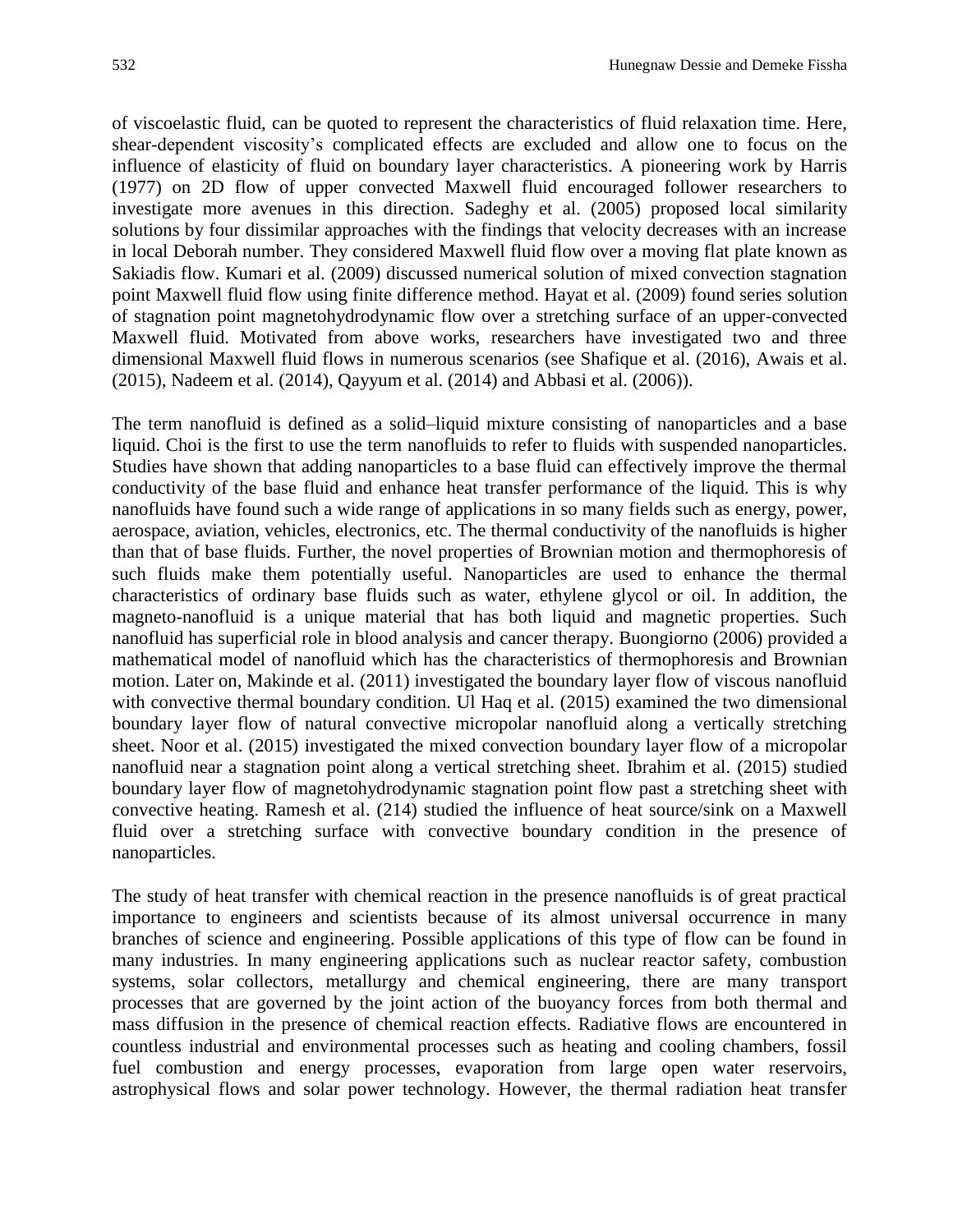effects on different flows are very important in high temperature processes and space technology. Bhattacharyya et al. (2011) studied chemically reactive solute distribution in MHD boundary layer flow over a permeable stretching sheet with suction/injection. Unsteady MHD boundary layer flow with diffusion and first order chemical over a permeable sheet with suction or blowing is studied by Bahttacharrya et al. (2011, 2013)). Hady et al. (2012) analyzed the boundary layer flow and heat transfer characteristics of a viscous nanofluid over a nonlinearly stretching sheet in the presence of thermal radiation and variable wall temperature. Eshetu et al. (2015) investigated the boundary layer flow of nanofluids over a moving surface in the presence of thermal radiation, viscous dissipation and chemical reaction. Heat and mass transfer in MHD micropolar fluid in the presence of Diffusion thermo and chemical reaction is analyzed by KiranKumar et al. (2016).

The principal aim of the present work is to study the MHD mixed convective flow of Maxwell nanofluid past a porous vertically stretching sheet in the presence of chemical reaction. Lie's scaling` group transformations (also known as Lie group analysis or as symmetry analysis) can be used to obtain similarity transformations that can reduce a system of governing partial differential equations and associated boundary conditions to a system of ordinary differential equations. With this transformation, a third order and a second order ordinary differential equations corresponding to momentum, energy and concentration equations are derived. These equations are solved with the help of Runge Kutta fourth order along with shooting technique. The effects of different flow parameters on velocity, temperature and concentration profiles are investigated and analyzed with the help of graphical representation.

# **2. Mathematical Formulation**

Consider a steady two dimensional Maxwell nanofluid flow past a vertical stretching sheet with variable velocity  $u_w(x)$ , variable temperature  $T_w(x)$ , variable concentration  $C_w(x)$ , a uniform ambient temperature  $T_{\infty}$  and a uniform ambient concentration  $C_{\infty}$  in a porous medium. A uniform magnetic field B is applied in opposite to the direction of the fluid flow. Amalgamated effects of Soret and DuFour are considered. We also considered the buoyancy effects and density variation in the given flow. Bossineq approximation is taken for both energy or temperature and concentration profiles. The continuity, momentum, energy and concentration equations governing such type of flow in the presence of chemical reaction are written as below:

#### **Continuity Equation:**

$$
\frac{\partial u}{\partial x} + \frac{\partial v}{\partial y} = 0. \tag{1}
$$

#### **Momentum Equation:**

$$
u\frac{\partial u}{\partial x} + v\frac{\partial u}{\partial y} = v\frac{\partial^2 u}{\partial y^2} - \lambda_1 \left( u^2 \frac{\partial^2 u}{\partial x^2} + v^2 \frac{\partial^2 u}{\partial y^2} + 2uv \frac{\partial^2 u}{\partial x \partial y} \right) - \frac{v}{K} u
$$

$$
- \frac{\sigma B^2}{\rho} u + g[\beta_T (T - T_\infty) + \beta_C (C - C_\infty)].
$$
 (2)

**Energy Equation:**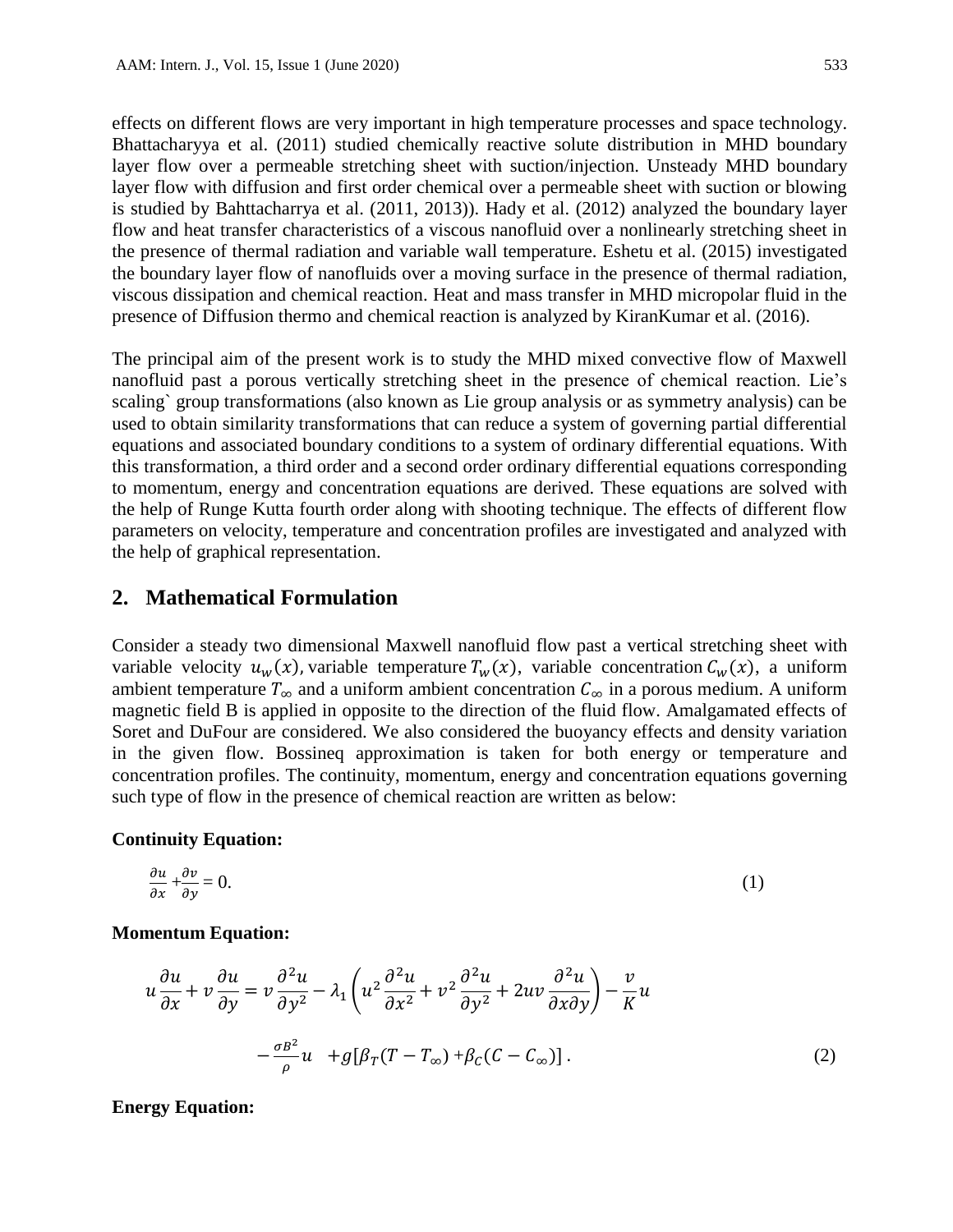$$
u\frac{\partial r}{\partial x} + v\frac{\partial r}{\partial y} = \alpha_m \frac{\partial^2 r}{\partial y^2} + \frac{D_e K_T}{C_s C_p} \frac{\partial^2 c}{\partial y^2} + \tau \left[ D_B \frac{\partial c}{\partial y} \frac{\partial r}{\partial y} + \frac{D_T}{T_\infty} \left( \frac{\partial r}{\partial y} \right)^2 \right].
$$
 (3)

#### **Concentration Equation:**

$$
u\frac{\partial c}{\partial x} + v\frac{\partial c}{\partial y} = \frac{D_e K_T}{T_m} \frac{\partial^2 T}{\partial y^2} + D_B \frac{\partial^2 C}{\partial y^2} + \frac{D_T}{T_\infty} \frac{\partial^2 T}{\partial y^2} - K_1 (C - C_\infty). \tag{4}
$$

The boundary conditions of equations (1)-(4) are given as follows:

$$
u = u_w(x) = ax, \ v = -v_0, \ T = T_w(x) = T_{\infty} + bx,
$$
  
\n
$$
C = C_w(x) = C_{\infty} + cx,
$$
 at  $y = 0$ .  
\n
$$
u \to 0, \ \frac{\partial u}{\partial y} \to 0, \ T \to T_{\infty}, C \to C_{\infty},
$$
 as  $y \to \infty$ . (5)

Here, u and v are velocity components along x and  $y$  –axes respectively. Also,  $D_B$ , T,  $(\mathcal{C}, g$  ,  $D_T$ ,  $\alpha_m$ ,  $\beta_T$  ,  $\lambda_1$  ,  $\tau = \frac{(\rho d)_p}{(\rho d)_s}$  $\frac{\partial u_{j_p}}{\partial u_{j_f}}$  and  $K_1$  are Brownian motion coefficient, fluid temperature, nano particle concentration, gravitational acceleration, thermophoretic diffusion coefficient, thermal diffusivity, coefficient of thermal expansion, relaxation time, ratio of effective heat capacity of the nanoparticle to the fluid and chemical reaction parameter respectively. Further,  $a > 0$  and  $c > 0$ are positive constants. However,  $b > 0$  denotes heated plate  $(T_w > T_{\infty})$  and for a cooled surface  $(T_w < T_\infty).$ 

We now introduce the following relations for  $u$ ,  $\theta$  and  $\varphi$  as follows:

$$
u = \frac{\partial \psi}{\partial y}, \quad \nu = -\frac{\partial \psi}{\partial x}, \quad \theta = \frac{T - T_{\infty}}{T_w - T_{\infty}} \text{ and } \quad \varphi = \frac{C - C_{\infty}}{C_w - C_{\infty}}, \tag{6}
$$

where  $\psi$  is the stream function of the flow.

Using equation (6), equations (2)-(4) can be written as below:

$$
\frac{\partial \psi}{\partial y} \frac{\partial^2 \psi}{\partial x \partial y} - \frac{\partial \psi}{\partial x} \frac{\partial^2 \psi}{\partial y^2} = \nu \frac{\partial^3 \psi}{\partial y^3} - \lambda_1 \left( \left( \frac{\partial \psi}{\partial y} \right)^2 \frac{\partial^3 \psi}{\partial x^2 \partial y} + \left( \frac{\partial \psi}{\partial x} \right)^2 \frac{\partial^3 \psi}{\partial y^3} - 2 \frac{\partial \psi}{\partial x} \frac{\partial \psi}{\partial y} \frac{\partial^3 \psi}{\partial y^2 \partial x} \right) - \frac{\nu}{K} \frac{\partial \psi}{\partial y} - \frac{\sigma B^2}{\rho} \frac{\partial \psi}{\partial y} + g \left[ \beta_T \theta (T_w - T_\infty) + \beta_C \varphi (C_w - C_\infty) \right]. \tag{7}
$$

$$
\frac{\partial \psi}{\partial y} \frac{\partial \theta}{\partial x} - \frac{\partial \psi}{\partial x} \frac{\partial \theta}{\partial y} = \alpha_m \frac{\partial^2 \theta}{\partial y^2} + \frac{D_m k_T}{C_S C_p} \frac{(C_w - C_\infty)}{(T_w - T_\infty)} \frac{\partial^2 \varphi}{\partial y^2} + \tau [D_B (C_w - C_\infty) \frac{\partial \psi}{\partial y} \frac{\partial \theta}{\partial y} + \frac{D_T}{T_\infty} (T_w - T_\infty) \left(\frac{\partial \theta}{\partial y}\right)^2].
$$
\n(8)

$$
\frac{\partial \psi}{\partial y} \frac{\partial \varphi}{\partial x} - \frac{\partial \psi}{\partial x} \frac{\partial \varphi}{\partial y} = \frac{D_e K_T}{T_m} \left( \frac{(T_w - T_\infty)}{(C_w - C_\infty)} \right) \frac{\partial^2 \theta}{\partial y^2} + D_B \frac{\partial^2 \varphi}{\partial y^2} + \frac{D_T}{T_\infty} \left( \frac{(T_w - T_\infty)}{(C_w - C_\infty)} \right) \frac{\partial^2 \theta}{\partial y^2} - K_1 \varphi. \tag{9}
$$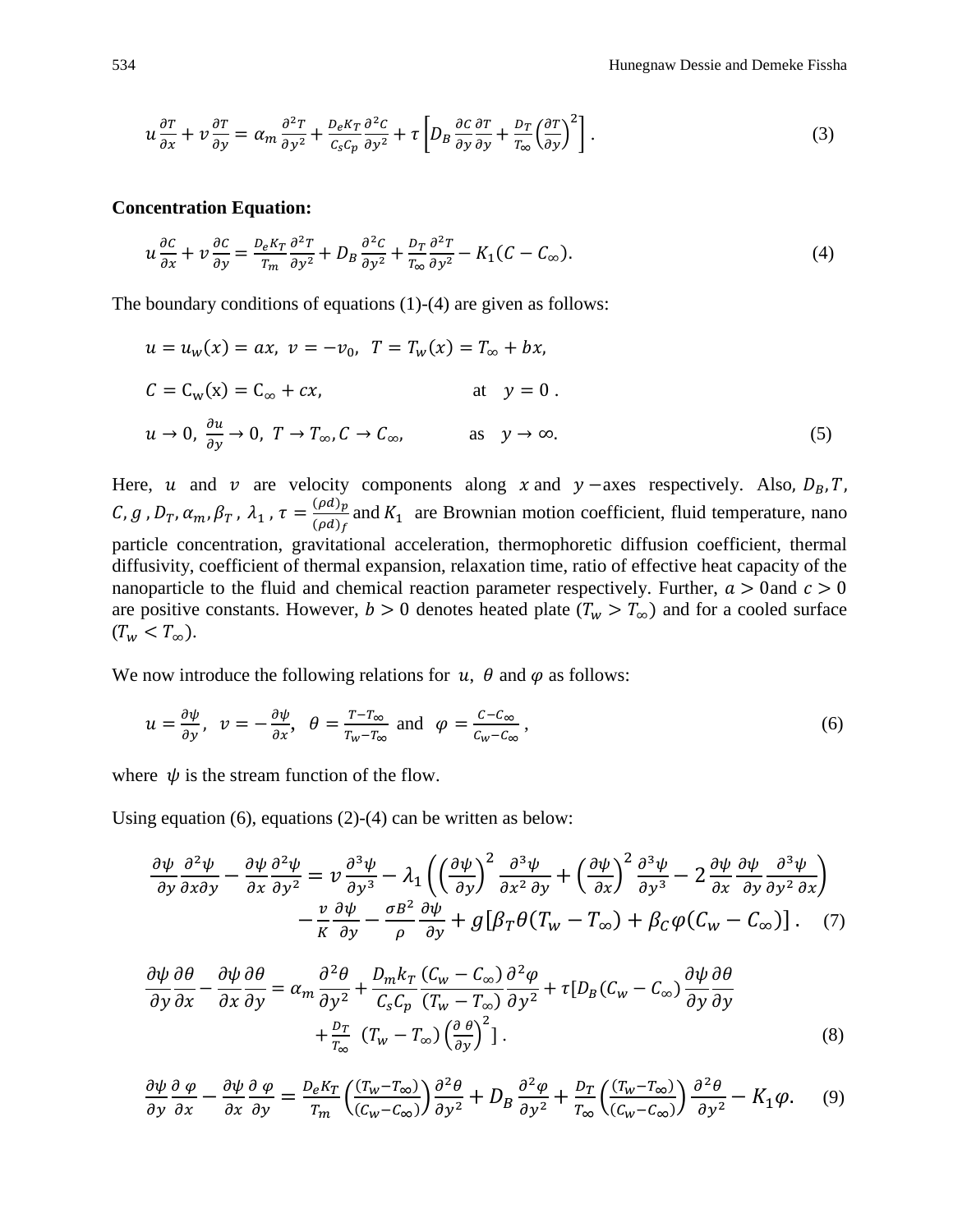The boundary conditions equations (5) can be written as follows:

$$
\frac{\partial \psi}{\partial y}(x,0) = ax, \quad \frac{\partial \psi}{\partial x}(x,0) = v_0, \ \theta(x,0) = 1, \ \varphi(x,0) = 1.
$$
  

$$
\frac{\partial \psi}{\partial y}(x,\infty) = 0, \quad \theta(x,\infty) = 0, \quad \varphi(x,\infty) = 0.
$$
 (10)

#### **Scaling group of Transformations (Lie-group Analysis)**

Firstly, we shall derive the similarity solutions using the Lie group method under which the nonlinear differential equations (7)-(9) and the boundary conditions (10) are invariant. The simplified form of the Lie-group transformation, namely the scaling group of transformations given by Dessie et al. (2014) are of the form:

$$
\Gamma: x^* = xe^{\varepsilon \alpha_1}, y^* = ye^{\varepsilon \alpha_2}, \psi^* = \psi e^{\varepsilon \alpha_3},
$$
  

$$
u^* = ue^{\varepsilon \alpha_4}, v^* = ve^{\varepsilon \alpha_5}, \theta^* = \theta e^{\varepsilon \alpha_6}, \varphi^* = \varphi e^{\varepsilon \alpha_7}, \tag{11}
$$

where  $\alpha_1, \alpha_2, \alpha_3, \alpha_4, \alpha_5, \alpha_6$  and  $\alpha_7$  are transformation parameters.

Equation(11) may be considered as a point-transformation which transforms coordinates  $(x, y, \psi, u, v, \theta, \varphi)$  to the coordinates  $(x^*, y^*, \psi^*, u^*, v^*, \theta^*, \varphi^*)$ . Substituting equation (11) into (7) - (9) to obtain

$$
e^{\varepsilon(\alpha_1+2\alpha_2-2\alpha_3)}\left(\frac{\partial\psi^*}{\partial y^*}\frac{\partial^2\psi^*}{\partial x^*\partial y^*}-\frac{\partial\psi^*}{\partial x^*}\frac{\partial^2\psi^*}{\partial y^*^2}\right)=\nu e^{\varepsilon(3\alpha_2-\alpha_3)}\frac{\partial^{3}\psi^*}{\partial y^*^3}
$$

$$
-\lambda_1 e^{\varepsilon(2\alpha_1+3\alpha_2-3\alpha_3)}\left(\left(\frac{\partial\psi^*}{\partial y^*}\right)^2\frac{\partial^3\psi^*}{\partial x^*^2\partial y^*}+\left(\frac{\partial\psi^*}{\partial x^*}\right)^2\frac{\partial^{3}\psi^*}{\partial y^*^3}+\frac{\partial\psi^*}{\partial x^*}\frac{\partial^3\psi^*}{\partial y^*}\frac{\partial^3\psi^*}{\partial y^*^2\partial x^*}\right)
$$

$$
-\frac{\nu}{\kappa} e^{\varepsilon(\alpha_2-\alpha_3)}\frac{\partial\psi^*}{\partial x^*}-\frac{\sigma B^2}{\rho} e^{\varepsilon(\alpha_2-\alpha_3)}\frac{\partial\psi^*}{\partial x^*}+g[\beta_T\theta^*e^{-\varepsilon\alpha_6}(T_w-T_\infty)
$$

$$
+\beta_C\varphi^*e^{-\varepsilon\alpha_7}(C_w-C_\infty)].
$$
(12)

$$
e^{\varepsilon(\alpha_1 + \alpha_2 - \alpha_3 - \alpha_6)} \left( \frac{\partial \psi^*}{\partial y^*} \frac{\partial \theta^*}{\partial x^*} - \frac{\partial \psi^*}{\partial x^*} \frac{\partial \theta^*}{\partial y^*} \right) = \alpha_m e^{\varepsilon(2\alpha_2 - \alpha_6)} \frac{\partial^2 \theta^*}{\partial y^{*2}} + \frac{D_m k_T}{c_s c_p} \frac{(c_w - c_\infty)}{(T_w - T_\infty)} e^{\varepsilon(2\alpha_2 - \alpha_7)} \frac{\partial^2 \varphi^*}{\partial y^{*2}} + \tau [D_B (C_w - C_\infty) e^{\varepsilon(2\alpha_2 - \alpha_6 - \alpha_7)} \frac{\partial \psi^*}{\partial y^*} \frac{\partial \theta^*}{\partial y^*} + \frac{D_T}{T_\infty} (T_w - T_\infty) e^{\varepsilon(2\alpha_2 - 2\alpha_6)} \left( \frac{\partial \theta^*}{\partial y^*} \right)^2].
$$
\n(13)

$$
e^{\varepsilon(\alpha_1 + \alpha_2 - \alpha_3 - \alpha_7)} \left( \frac{\partial \psi^*}{\partial y^*} \frac{\partial \varphi^*}{\partial x^*} - \frac{\partial \psi^*}{\partial x^*} \frac{\partial \varphi^*}{\partial y^*} \right) = \frac{D_e K_T}{T_m} \left( \frac{(T_w - T_\infty)}{(C_w - C_\infty)} e^{\varepsilon(2\alpha_2 - 2\alpha_6)} \frac{\partial^2 \theta^*}{\partial y^*^2} \right) + D_B e^{\varepsilon(2\alpha_2 - \alpha_7)} \frac{\partial^2 \varphi^*}{\partial y^*^2} + \frac{D_T}{T_\infty} \left( \frac{(T_w - T_\infty)}{(C_w - C_\infty)} \right) e^{\varepsilon(2\alpha_2 - 2\alpha_6)} \frac{\partial^2 \theta^*}{\partial y^*^2} - K_1 \varphi^* e^{-\varepsilon \alpha_7}.
$$
(14)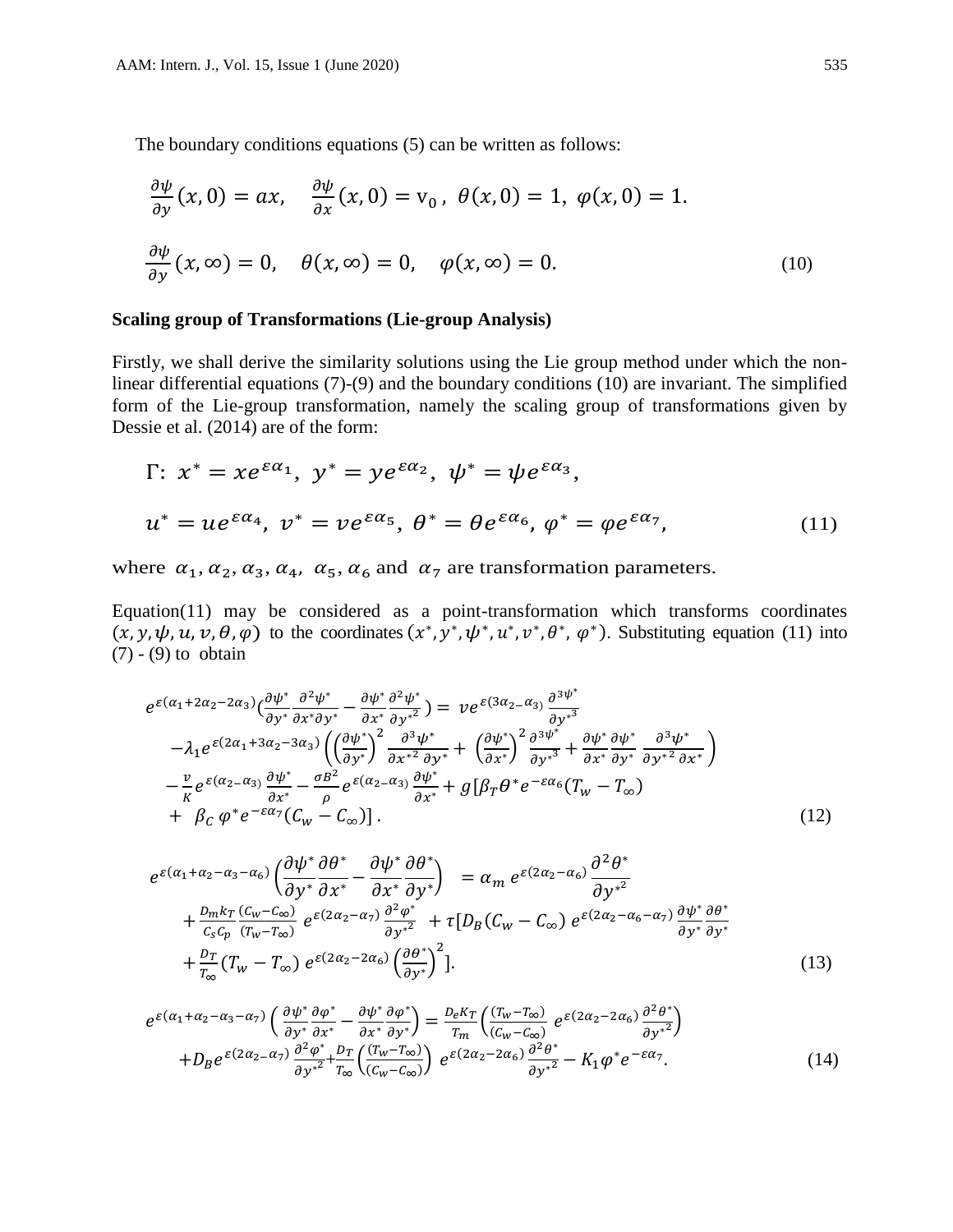The boundary conditions become:

$$
y = 0; \ u^* e^{-\varepsilon \alpha_4} = a x^* e^{-\varepsilon \alpha_1}, v^* e^{-\varepsilon \alpha_5} = -v_0, \ \theta^* e^{-\varepsilon \alpha_6} = 1, \ \varphi^* e^{-\varepsilon \alpha_7} = 1.
$$
  

$$
y \to \infty; \ u^* e^{-\varepsilon \alpha_4} = 0, \ \ \theta^* e^{-\varepsilon \alpha_6} = 0, \ \varphi^* e^{-\varepsilon \alpha_7} = 0.
$$
 (15)

However, the system of equations (12)-(15) remains invariant under the group of transformation Γ, if the following relations hold:

$$
\alpha_1 + 2\alpha_2 - 2\alpha_3 = 3\alpha_2 - \alpha_3 = 2\alpha_1 + 3\alpha_2 - 3\alpha_3 = \alpha_2 - \alpha_3 = -\alpha_6
$$
  
\n
$$
= -\alpha_7.
$$
  
\n
$$
\alpha_1 + \alpha_2 - \alpha_3 - \alpha_6 = 2\alpha_2 - \alpha_6 = 2\alpha_2 - \alpha_7 = 2\alpha_2 - \alpha_6 - \alpha_7
$$
  
\n
$$
= 2\alpha_2 - 2\alpha_6.
$$
  
\n
$$
\alpha_1 + \alpha_2 - \alpha_3 - \alpha_7 = 2\alpha_2 - \alpha_6 = 2\alpha_2 - \alpha_7 = -\alpha_7.
$$

From boundary conditions, we have:

$$
-\alpha_4=-\alpha_1, \ -\alpha_5=0.
$$

This relation gives us the following:

$$
\alpha_1 = \alpha_3 = \alpha_4 = \alpha_6 = \alpha_7
$$
,  $\alpha_2 = \alpha_5 = 0$ .

Thus, the set Γ reduces to a one parameter group transformation as below:

$$
\Gamma: \quad x^* = xe^{\varepsilon \alpha_1} \,, \quad y^* = y, \quad \psi^* = \psi e^{\varepsilon \alpha_1},
$$
\n
$$
u^* = ue^{\varepsilon \alpha_1}, \quad v^* = v, \quad \theta^* = \theta e^{\varepsilon \alpha_1}, \quad \phi^* = \phi e^{\varepsilon \alpha_1}.
$$
\n
$$
(16)
$$

Expanding by Taylor's method in powers of  $\varepsilon$  and keeping terms up to the order  $\varepsilon$ , we obtain

$$
x^*-x = x\varepsilon\alpha_1, \quad y^*-y = 0, \quad \psi^* - \psi = \psi\varepsilon\alpha_1, \quad u^* - u = u\varepsilon\alpha_1,
$$
  

$$
v^* - v = 0, \quad \theta^* - \theta = \theta\varepsilon\alpha_1, \quad \varphi^* - \varphi = \varphi\varepsilon\alpha_1.
$$

After differentials, we have,

$$
\frac{dx}{\alpha_1 x} = \frac{dy}{0} = \frac{d\psi}{\psi \alpha_1} = \frac{d\theta}{\theta \alpha_1} = \frac{d\varphi}{\varphi \alpha_1}.
$$
\n(17)

Solving the above equation, we obtain

$$
\eta = y, \quad \psi = xF(\eta), \theta = xh(\eta), \quad \varphi = xS(\eta). \tag{18}
$$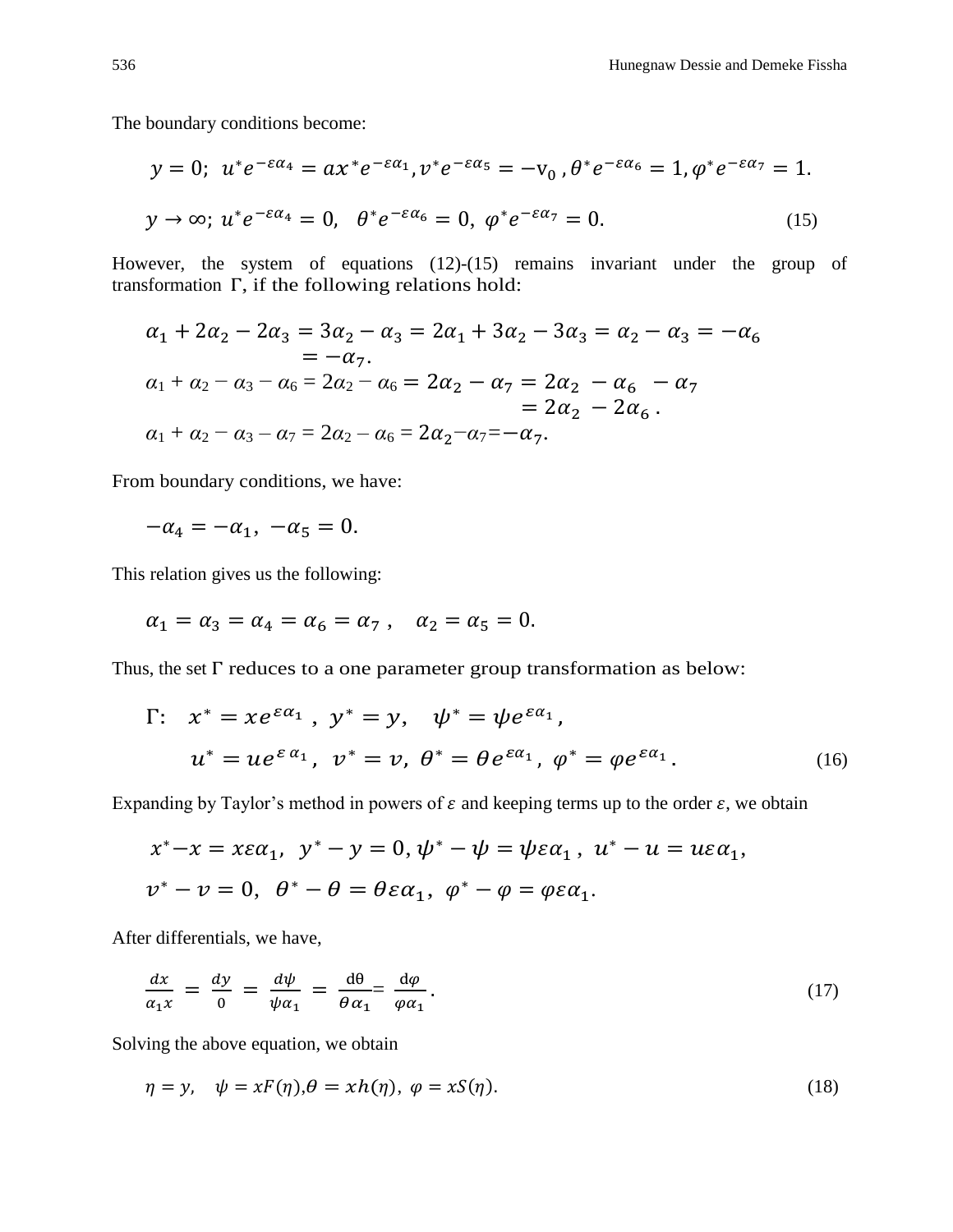Using these transformation equations (12) - (14) become:

$$
F'^{2} - FF'' = vF''' - \lambda_{1}F^{2}F''' + 2\lambda_{1}FF'F'' - \frac{v}{K}F' - \frac{\sigma B_{0}^{2}}{\rho}F' + g\beta_{T}(T_{w} - T_{\infty})\theta + g\beta_{C}(C_{w} - C_{\infty})\varphi.
$$
\n(19)

$$
F'h - Fh' = \alpha_m h'' + \frac{D_m k_T}{C_S C_p} \frac{(C_W - C_\infty)}{(T_W - T_\infty)} S'' + \tau [D_B (C_W - C_\infty) x h' S' + \frac{D_T}{T_\infty} (T_W - T_\infty) h'^2].
$$
\n(20)

$$
F'S - FS' = D_B S'' + \frac{D_m k_T}{T_m} \frac{(T_w - T_\infty)}{(C_w - C_\infty)} h'' + \frac{D_T}{T_\infty} \left( \frac{(T_w - T_\infty)}{(C_w - C_\infty)} \right) h'' - K_1 \varphi. \tag{21}
$$

The boundary conditions are transformed to the following form:

$$
F' = a, F = s, \theta = 1, \varphi = 1 \text{ at } \eta = 0.
$$
  

$$
F' \to 0, F'' \to 0, \theta \to 0, \varphi \to 0 \text{ as } \eta \to \infty.
$$
 (22)

Introducing the following transformations for  $\eta$ , F, h and S in equations (19)-(22),

$$
\eta = v^{\alpha} a^{\beta} \eta^*, \ F = v^{\alpha} a^{\beta} F^*, \ h = v^{\alpha} a^{\beta} B^{\prime\prime} \theta^*, \ S = v^{\alpha} C^{\prime\prime} a^{\beta} C^{\prime\prime} \phi^*,
$$

we have:

$$
\alpha' = \alpha = 1/2
$$
,  $\alpha'' = 0 = \alpha'''$ ,  $\beta' = -\beta = 1/2$ ,  $\beta'' = 0 = \beta'''$ .

The equations (19)-(22) are transformed in to:

$$
{F^*}^{r^2} - F^*{F^*}^{''} = F^{*}^{'''} - \lambda_1 a F^* {F^*}^{''} + 2\lambda_1 a F^* {F^*}^{'} {F^*}^{''} - \frac{v}{ka} {F^*}^{'} - F^{*'} + \frac{g\beta_T (T_w - T_\infty)}{a^2} \theta^* + \frac{g\beta_C (C_w - C_\infty)}{a^2} \varphi^*.
$$
 (23)

$$
F^{*'}\theta^* - F^*\theta^{*'} = \frac{\alpha_m}{v} \theta^{*''} + \frac{D_m k_T}{C_s C_p} \frac{(C_w - C_\infty)}{(T_w - T_\infty)v} \varphi^{*''}
$$
  
+ 
$$
\tau \left[ \frac{D_B (C_w - C_\infty)}{v} \theta^{*'} \varphi^{*'} + \frac{D_T}{v T_\infty} (T_w - T_\infty) \right] {\theta^{*'}}^2.
$$
 (24)

$$
F^{*'}\varphi^* - F^*\varphi^{*'} = \frac{D_B}{\nu}\varphi^{*''} + \frac{D_m k_T}{\nu T_m} \frac{(T_w - T_\infty)}{(C_w - C_\infty)} \theta^{*''} + \frac{D_T}{\nu T_\infty} \left(\frac{(T_w - T_\infty)}{(C_w - C_\infty)}\right) \theta^{*''} - \frac{K_1}{a} \varphi^*
$$
(25)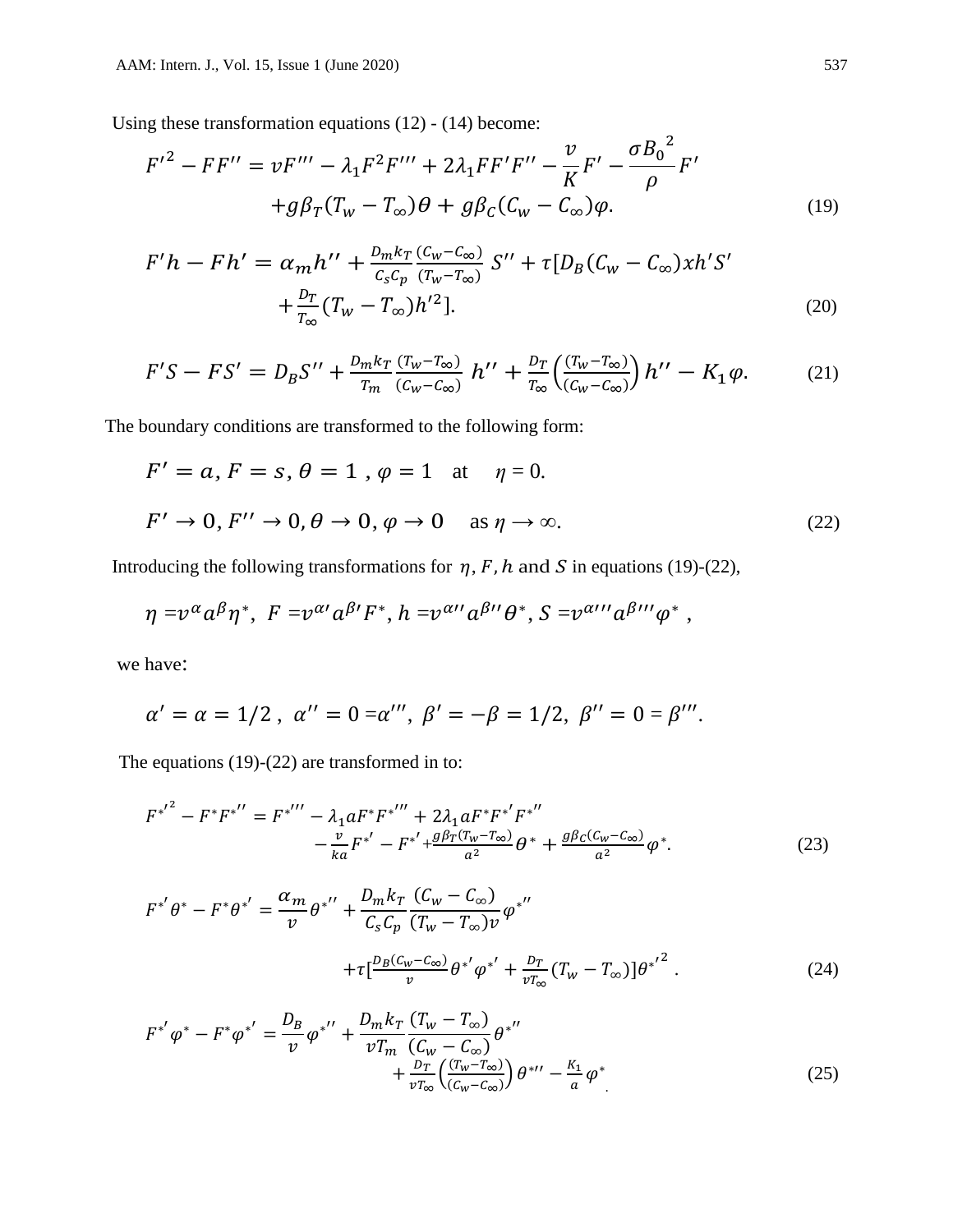Let  $F^* = f$ ,  $\theta^* = \theta$  and  $\varphi^* = \varphi$  equations (23)-(25) finally become:

$$
f''' + ff'' - {f'}^2 + \beta(2ff'f'' - f^2f''') - (\gamma + M)f' + \lambda(\theta + N\varphi) = 0.
$$
 (26)

$$
\frac{1}{pr}\theta^{\prime\prime} + f\theta^{\prime} - \theta f^{\prime} + D_f\varphi^{\prime\prime} + Nb\theta^{\prime}\varphi^{\prime} + Nt\theta^{\prime 2} = 0. \tag{27}
$$

$$
\varphi'' + PrLe(f\varphi' - \varphi f') + StrLe\theta'' + \frac{Nt}{Nb}\theta'' - LeK\varphi = 0.
$$
\n(28)

The corresponding boundary conditions take the form:

$$
f' = 1, \quad f = s, \quad \theta = 1, \quad \varphi = 1 \quad \text{at } \eta = 0.
$$
  

$$
f' = 0, \quad \theta = 0, \quad \varphi = 0 \quad \text{at } \eta \to \infty,
$$
 (29)

with *M*, *Nt*,  $Le = \frac{\alpha_m}{R}$  $\frac{\alpha_m}{D_B}$ , Nb, D<sub>f</sub>, Pr  $=\frac{v}{\alpha_n}$  $\frac{\nu}{\alpha_m}$ ,  $\lambda$ ,  $\beta \ge 0$ ,  $N$ ,  $\gamma$ ,  $Sr$  and  $K$  are magnetic parameter, thermophores parameter, Lewis number, Brownian motion parameter, DuFour number, Prandtl number, dimensionless mixed convection parameter, Deborah parameter, dimensionless concentration buoyancy parameter, dimensionless porosity parameter, Soret number and chemical reaction parameter respectively. We define these parameters as follows:

$$
M = \frac{\sigma B_0^2}{\rho a}, \lambda = \frac{g\beta_T}{a^2} = \frac{g\beta_T (T_w - T_\infty)x}{u_w^2} = \frac{Gr_x}{Re_x^2}, N = \frac{\beta_C (C_w - C_\infty)}{\beta_T (T_w - T_\infty)}, \gamma = \frac{v}{ka}, \beta = \lambda_1,
$$
  

$$
D_f = \frac{D_m k_T}{c_s c_p} \frac{(C_w - C_\infty)}{(T_w - T_\infty)v}, \ Nb = \tau \left[\frac{D_B (C_w - C_\infty)}{v}\right], \ Nt = \tau \left[\frac{D_T}{vT_\infty} (T_w - T_\infty)\right], \ K = \frac{K_1}{a}. (30)
$$

Here,  $Re_x = \frac{u_w x}{v_v}$  $\frac{w^{\chi}}{v}$ ,  $Gr_{\chi} = g\beta_T(T_w - T_{\infty})x^3/v^2$  are the local Reynolds and Grashof numbers. Moreover,  $\lambda > 0$ ,  $\lambda < 0$  and  $\lambda = 0$  depict supporting flow (heated plate), opposing flow (cooled plate) and forced convection flow. Moreover, N can take positive values ( $N > 0$ ) and negative values  $(N < 0)$  with  $N = 0$  (in the absence of mass transfer).

The quantities of physical interest in this problem are the local skin friction coefficient, the local Nusselt number and the local Sherwood numbers, which are defined by:

$$
C_f = \frac{\tau_w}{\rho u_w^2} = 2R_{e_x}^{\frac{-1}{2}} f''(0), Nu = \frac{xq_w}{k(T_w - T_{\infty})} = -R_{e_x}^{\frac{1}{2}} \theta'(0), Sh = \frac{xm_w}{D_m(C_w - C_{\infty})} = -R_{e_x}^{\frac{1}{2}} \phi'(0),
$$
\n(31)

where

$$
\tau_w = \mu(1+\beta) \left(\frac{\partial u}{\partial y}\right)(x,0), q_w = -k\left(\frac{\partial T}{\partial y}\right)(x,0) \text{ and } m_w = -D_m \left(\frac{\partial u}{\partial y}\right)(x,0). \tag{32}
$$

### **3. Method of Solution**

The set of coupled non-linear ordinary differential equations (26)-(28) together with boundary conditions (29) are solved numerically by using Runge-Kutta fourth order technique along with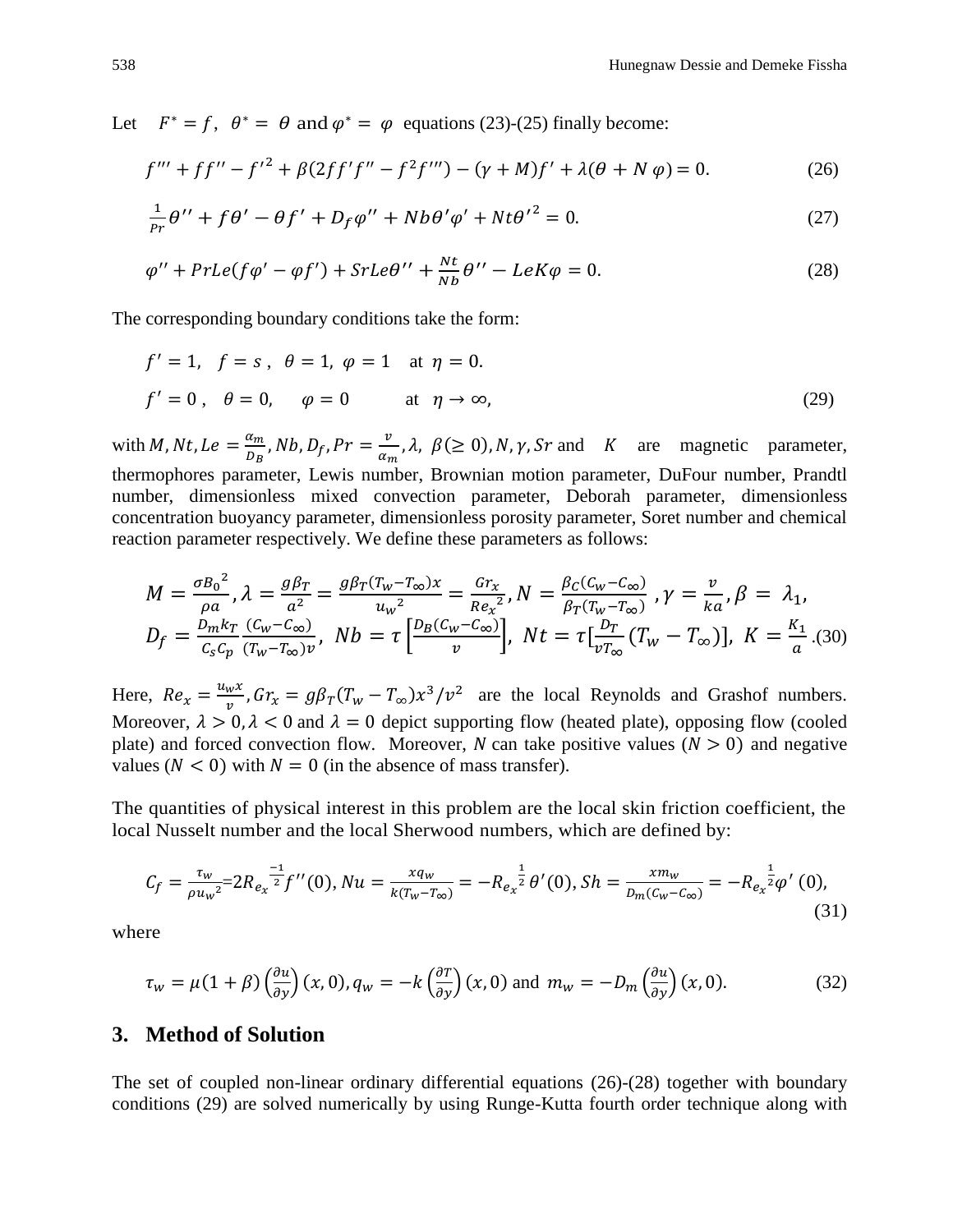shooting method. First of all, the higher order non-linear differential equations (26) and (27) are converted into simultaneous linear differential equation of first order and they are further transformed into initial value problem by applying the shooting technique. Once the problem is reduced to initial value problem, then it is solved by Runge-Kutta fourth order technique. The step size  $\Delta \eta = 0.001$  is used to obtain the numerical solution with six decimal accuracy as criterion of convergence. The above mentioned third order and second order equations are written in terms of first order equations as follows:

$$
f_1 = f
$$
,  $f_2 = f'$ ,  $f_3 = f''$ ,  $f_4 = \theta$ ,  $f_5 = \theta'$ ,  $f_6 = \varphi f_7 = \varphi'$ .

The coupled higher order differential equations and the boundary conditions may be transformed to seven equivalent first order differential equations and boundary conditions, respectively, as given below:

$$
f'_{1} = f_{2},
$$
  
\n
$$
f'_{2} = f_{3},
$$
  
\n
$$
f'_{3} = -f_{1}f_{3} + f_{2}^{2} - 2\beta f_{1} f_{2}f_{3} + (\gamma + M)f_{2} - \frac{f_{4} + Nf_{6}}{1 - \beta f_{1}^{2}}),
$$
  
\n
$$
f'_{4} = f_{5},
$$
  
\n
$$
f'_{5} = \frac{-\Pr f_{1}f_{5} + \Pr f_{2}f_{4} + \Pr Df[\Pr Le(f_{1}f_{7} - f_{6}f_{2})] - \Pr Nbff_{5}f_{7} - \Pr Ntf_{5}^{2}}{(1 - \Pr Df SrLe - \Pr Df \frac{Nt}{Nb})},
$$
  
\n
$$
f'_{6} = f_{7},
$$
  
\n
$$
f'_{7} = -\Pr Le[f_{1}f_{7} - f_{2}f_{6} - Kf_{6}] - (SrLe + \frac{Nt}{Nb})
$$
  
\n
$$
x \left( \frac{-\Pr f_{1}f_{5} + \Pr f_{2}f_{4} + \Pr Df[\Pr Le(f_{1}f_{7} - f_{6}f_{2})] - \Pr Nbff_{5}f_{7} - \Pr Ntf_{5}^{2}}{(1 - \Pr Df SrLe - \Pr Df \frac{Nt}{Nb})}} \right)
$$
  
\n(33)

A prime denotes the differentiation with respect to  $\eta$  and the boundary conditions are

$$
f_1(0) = s, f_2(0) = 1, f_4(0) = 1, f_6(0) = 1,
$$
  

$$
f_2(\infty) = 0, f_4(\infty) = 0, f_6(\infty) = 0.
$$
 (34)

In order to numerically solve this system of equations (33) using Runge-Kutta method, seven initial conditions are required but two initial conditions in  $f$ , one initial condition in each of  $\theta$  and  $\varphi$  are known. However, the values of f,  $\theta$  and  $\varphi$  are known at  $\eta \to \infty$ . Thus, these end conditions are utilized to produce unknown initial conditions at  $\eta = 0$  by using shooting technique. The most important step of this scheme is to choose the appropriate finite value of η∞. Thus to estimate the value of  $\eta \infty$ , the solution starts with some initial guess value and solve the boundary value problem consisting of equations.(26)-(28) to obtain  $f''(0)$ ,  $\theta'(0)$  and  $\varphi'(0)$ . The solution process is repeated with another larger value of  $\eta \infty$  until two successive values of  $f''(0)$ ,  $\theta'(0)$  and  $\varphi'(0)$  differ only after desired significant digit. The last value  $\eta_{\infty}$  is taken as the finite value of the limit  $\eta \infty$  for the particular set of physical parameters for determining velocity,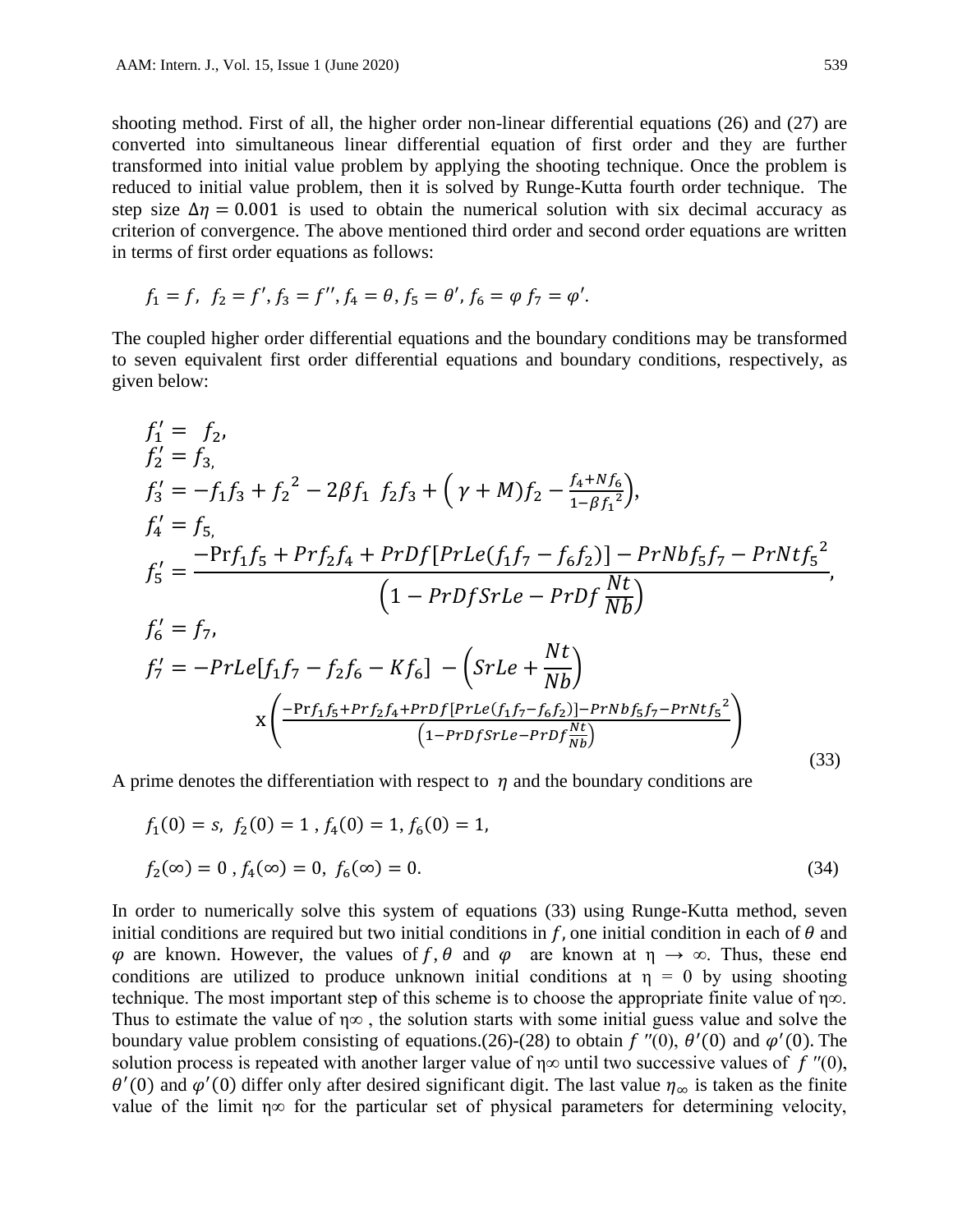temperature and concentration, respectively, are  $f'(n)$ ,  $\theta$  ( $n$ ) and  $\varphi$  ( $n$ ) in the boundary layer. After getting all the initial conditions, this system of simultaneous equations is solved using fourth order Runge-Kutta integration scheme. In this study, it has been considered the iterative process, which is terminated to converge when the difference between two successive values are reached 10−6 .

### **4. Results and Discussion**

In order to get a clear insight of the physical problem, numerical computations have been carried out using fourth order Runge-Kutta method along with shooting technique for various values of different parameters such as thermophoresis  $Nt$ , Lewis parameter  $Le$ , Prandtl number Pr, magnetic parameter  $M$ , chemical reaction parameter  $K$ , Brownian motion parameter  $Nb$ , velocity suction parameter s, Dufour number  $Df$ , dimensionless mixed convection parameter  $\lambda$ , Deborah number  $\beta$ , dimensionless concentration buoyancy parameter N, dimensionless porosity parameter  $\gamma$  and Soret number Sr. In order to verify the validity and accuracy of the present analysis, the results for the heat transfer  $-\theta'(0)$  and mass transfer  $-\varphi'(0)$  were compared with those reported by M. Ramzan et al. (2016). The comparison in the above cases is found to be in excellent agreement as shown in Table 1. The values of local skin-friction coefficient, temperature gradient and mass transfer rate are tabulated in Table 2. It is noted that from Table 2, both the values of temperature gradient  $-\theta'(0)$  and the Sherwood number  $-\varphi'(0)$  decrease with increasing of magnetic parameter M but skin-friction  $-f''(0)$  increases. From the table, it is observed that the temperature gradient  $-\theta'(0)$  decreases but skin-friction  $-f''(0)$  as well as the Sherwood number  $-\varphi'(0)$  increase with the increase of the chemical reaction rate parameter K. The increase of suction parameter s is to increase the skin–friction coefficient  $-f''(0)$ , the temperature gradient  $-\theta'(0)$  and the Sherwood number  $-\varphi'(0)$  as it is noted from the table. Both the skin-friction coefficient  $-f''(0)$  and the mass flow rate  $-\varphi'(0)$  decrease with the increase of DuFour number  $D_f$  but the Nusselt number (temperature gradient) –  $\theta'(0)$  increases. From the same table, it is clearly noted that the effect of Lewis number Le increases both the skin-friction coefficient  $-f''(0)$  and the mass flow rate  $-\varphi'(0)$  but decreases temperature gradient- $\theta'(0)$ . It is witnessed that for the increasing value of the dimensionless concentration buoyancy parameter,  $N < 0$ , the skin–friction coefficient  $-f''(0)$  increases whereas the temperature gradient  $-\theta'(0)$  and the Sherwood number  $-\varphi'(0)$  decrease. But for the increase values of the positive values of N, the skin–friction coefficient  $-f''(0)$  decreases whereas the temperature gradient  $-\theta'(0)$  and the Sherwood number  $-\varphi'(0)$  increase. Lastly, it is noticed that the skin– friction coefficient  $-f''(0)$  and the temperature gradient  $-\theta'(0)$  decreases but the Sherwood number  $-\varphi'(0)$  increases with the increase of the Brownian motion parameter *Nb*.

The dimensionless velocity, temperature and concentration profiles are shown graphically in the Figures 1a-6b for the different flow parameters. For different values of the magnetic parameter M, the velocity and the temperature profiles are plotted in Figure 1a and 1b respectively. From Figure 1a, it is clear that an increase in the magnetic parameter M leads to a fall in the velocity. The effects of the magnetic parameter to increase the temperature profiles are noticed from Figure 1b. The presence of Lorentz force retards the force on the velocity field and therefore the velocity profiles decreases with the effect of magnetic parameter. This force has the tendency to slow down the fluid motion and the resistance offered to the flow. Therefore, it is possible for the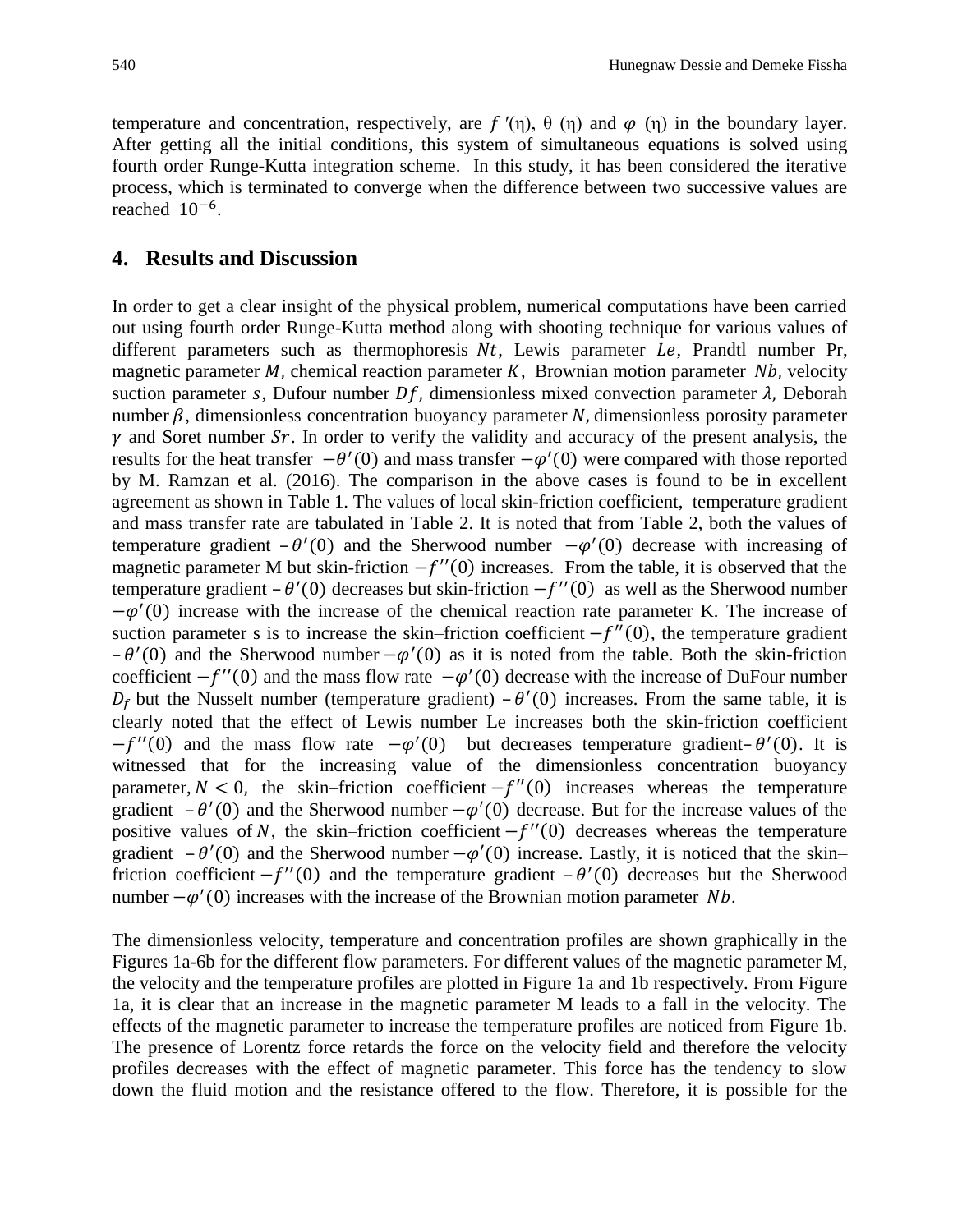increase in the temperature. The variations of the fluid velocity profiles and concentration profiles with chemical reaction K are shown in Figure 2a & 2b respectively from which it is observed both the velocity and concentration profiles decrease with the increase of the chemical reaction. Figures 3a-3c display the effects of suction parameter s on velocity, temperature and concentration profiles. It is observed that the effect of suction parameter is to reduce all those profiles as shown in the figures. Figure 4 depicts the effect of DuFour parameter on temperature profiles. As the DuFour parameter increases, the energy or temperature profiles increases. The Dufour number denotes the contribution of the concentration gradients to the thermal energy flux in the flow. It can be seen that an increase in the Dufour number causes a rise in temperature. Figure 5a and Figure 5b illustrate the effects of Brownian motion parameter Nb on temperature and concentration profiles. This parameter reduces the temperature profiles whereas it enhances the concentration profiles. In Figure 6a and 6b, the effect of Lewis number Le on fluid velocity and concentration profiles exhibited, respectively. It is clearly shown that this parameter reduces both velocity and concentration profiles. By definition, Lewis number is the ratio of thermal diffusivity to mass diffusivity. Increasing the value of Le is the same as maximizing thermal boundary layer thickness at the expense of minimizing concentration boundary layer thickness.

# **5. Conclusion**

In this work, MHD mixed convective flow of Maxwell nanofluid past a porous vertical stretched surface in presence of chemical reaction is investigated. The resulting partial differential equations, which describe the problem, are transformed in to ordinary differential equations by using scaling group transformation (Lie group analysis) and then solved by numerically by fourth order Runge-Kutta method along with shooting technique. Velocity, temperature and concentration profiles are presented graphically and analyzed. The findings of the numerical results can be summarized as follows:

- i) An increase in the magnetic parameter leads to a fall in the velocity and rise in the temperature profiles.
- ii) It is found that both the velocity and concentration profiles decrease with the increase of the chemical reaction.
- iii) It is observed that the effects of suction parameter are to reduce the velocity, temperature and concentration profiles.
- iv) It is also found that the temperature profiles increase whereas the concentration profiles decrease with the increase of Brownian motion parameter.

### **REFERENCES**

- Abbasi, F.M., Mustafa, M., Shehzad, S.A., Alhuthali, M.S. And Hayat, T. (2015). Analytical study of Cattaneo-christov heat flux model for the boundary layer flow of Oldroyd-B fluid, Chin Phys B, Vol.25(1):014701.
- Ahmad, M., Ahmad, I. and Sajid, M. (2016). Magnetohydrodynamic time-dependent three dimensional flow of Maxwell fluid over a stretching surface through porous space with variable thermal conditions, J Braz Soc Mech Sci, pp.1–12.
- Awais, M., Hayat, T., Irum, S. and Alsaedi, A. (2015). PLoS ONE10(6): e0129814**.**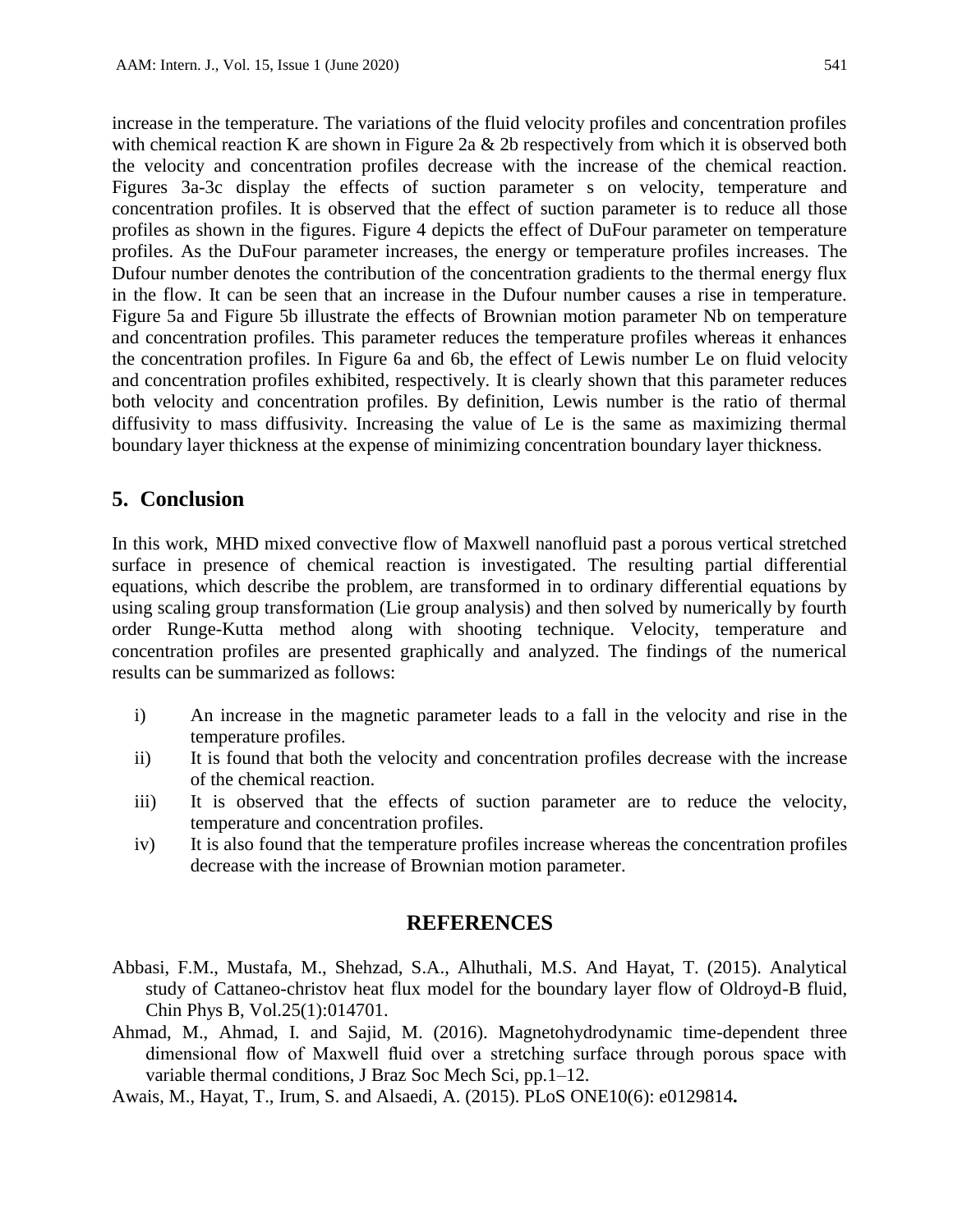- Bahttacharyya, K.and Layek, G.C. (2010). Chemically reactive solute distribution in MHD boundary layer flow over a permeable stretching sheet with suction or blowing, *Chem. Eng. Commun, Vol.*197, pp.1527-1540.
- Bhattacharyya, K., Hayat, T.and Alsaedi, A. (2013). Effect of thermal radiation on Casson fluid and heat transfer over an unsteady stretching surface subjected to suction/blowing, Chin. Phys. B, Vol. 22, 024702.
- Bahttacharyya, K., Mukhopadhyay, S. and Layek, G.C. (2013). Unsteady MHD boundary layer flow with diffusion and first order chemical reaction over a permeable stretching sheet with suction or blowing, *Chemical Engineering Communications.* 200(3), pp.379.
- Buongiorno, J. (2006). Convective transport in nanofluids, Heat Transf, Vol.128 (3), pp.240–250**.** Dessie, H. and N. Kishan, N. (2014). MHD effects on heat transfer over stretching sheet embeded in porous medium with variable viscosity, viscous dissipation and heat source/sink, Ain Shams Engineering J., Vol. 5(3), pp.967-977**.**
- Desssie, H. and Kishan, N. (2014). Scaling group analysis on MHD free convective heat and mass transfer over stretching surface with suction/injection, heat source/sink considering viscous dissipation and chemical reaction effects, Applications and Applied mathematics, An International Journal (AAM), Vol.9(2), pp.553-572.
- Ellahi, R., Hassan, M., Zeeshan, A. (2015). Shape effects of nanosize particles in CuHO nanofluid on entropy generation, Int J Heat Mass Transf, Vol.81, pp.449–456.
- Eshetu, H. and Shanker, B. (2015). Boundary layer flow of nanofluids over a moving surface in the presence of thermal radiation, viscous dissipation and chemical reaction, Applications and Applied mathematics, An International Journal (AAM), Vol.10(2), pp.952-969.
- Hady, F.M., Ibrahim, F. S, Abdel-Gaied, S.M. and Eid, M.R. (2012). Radiation effect on viscous flow of a nanofluid and heat transfer over a non-linearly stretching sheet, Nanoscale *Research Letters, Vol.* 7**.**
- Harris J. (1977). Rheology and non-Newtonian flow. London: Longman, pp.28.
- Hayat, T., Abbas, Z. and Sajid, M. (2009). MHD stagnation point flow of an upper convicted Maxwell fluid over stretching surface, Chaos Solitons Fract, Vol.39, pp. 840–848.
- Ibrahim, W. and UlHaq, R. (2015). Magnetohydrodynamic (MHD) stagnation point flow of nanofluid past a stretching sheet with convective boundary conditions, J. Braz. Soc. Mech. Sci. Eng**.**, <http://dx.doi.org/10.1007/s40430-015-0347-z>.
- KiranKumar, R., Raju, V. Durgaparasad, P. and Varma, S. (2016). Heat and mass transfer in MHD micropolar fluid in the presence of Diffusion thermo and chemical reaction, Applications and Applied Mathematics: An international Journal (AAM), Vol.11 (2), pp.704- 721.
- Kumari, M. and Nath, G. (2009). Steady mixed convection stagnation point flow of upper Maxwell fluids with magnetic field, Int J Non-Linear Mech, Vol.44 (10), pp.1048–1055.
- Makinde. O.D. and Aziz, A. (2011). Boundary layer flow of a nanofluid past a stretching sheet with convective boundary condition, Int. J. Therm. Sci., Vol.50, pp.1326–1332.
- Makinde, O.D., Khan, W.A., Culham, J. A. (2016). MHD variable viscosity reacting flow over a convectively heated plate in a porous medium with thermophoresis and radiative heat transfer, Int J Heat Mass Transf, Vol.93, pp.595–604.
- Nadeem, S., Haq, R. and Khan, ZH. (2014). Numerical study of MHD boundary layer flow of a Maxwell fluid past a stretching sheet in the presences of nanoparticles, J Taiwan Inst Chem Eng, Vol.45 (1), pp.121–126.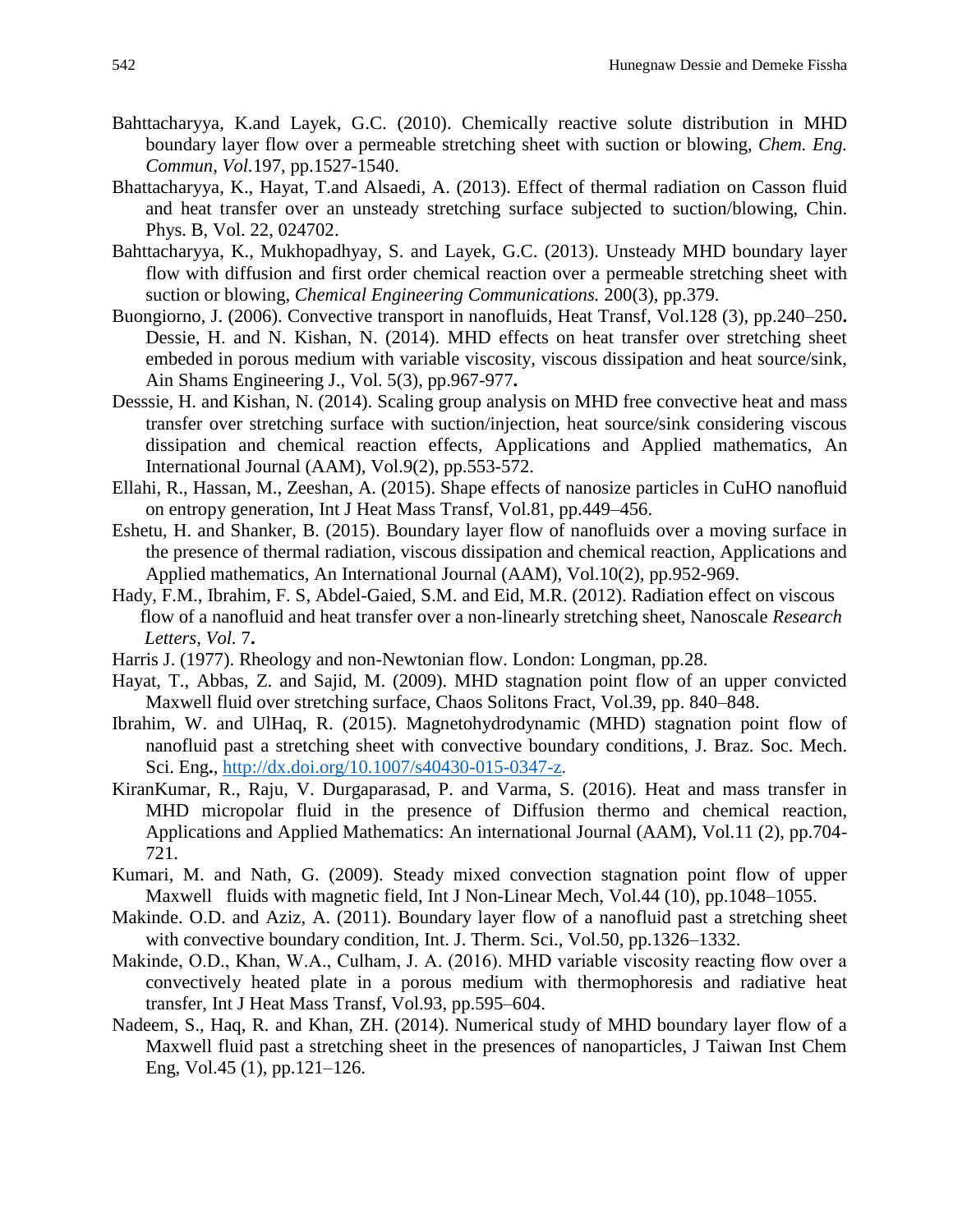- Noor, N.F.M, UlHaq, R., Nadeem, S. and Hashim, I. (2015). Mixed convection stagnation flow of a micropolar nanofluid along a vertically stretching surface with slip effects, Meccanica, Vol.50, pp.2007-2022.
- Qayyum, A., Hayatc, T., Alhuthali, M.S. and Malaikah, H.M.(2014). Newtonian heating effects in three-dimensional flow of viscoelastic fluid, Chin Phys B, Vol.23, 054703**.**
- Ramesh, G.K., and Gireesha, B.J. (2014). Influence of heat source/sink on a Maxwell fluid over a stretching surface with convective boundary condition in the presence of nanoparticles, Ain Shams Eng.J.,Vol.5(3), pp.991–998**.**
- Ramesh, K. (2016). Influence of heat and mass transfer on peristaltic flow of a couple stress fluid through porous medium in the presence of inclined magnetic field in an inclined asymmetric channel, J Mol Liq, Vol. 219, pp.256–271.
- Ramzan, M., Bilal, M., Chung, Jae Dong. and Farooq, U.(2016). Mixed convection flow of Maxwell nanofluid past a porous vertically stretched surface, Results in Physics. 6, pp.1072– 1079.
- Sadeghy, K., Najafi, A.H. and Saffari pour, M. (2005). Sakiadis flow of an upper convicted Maxwell fluid, Int J Non-Linear Mech, Vol.40, pp.1220–1228.
- Shafique, Z., Mustafa, M. and Mushtaq, A. (2016). Boundary layer flow of Maxwell fluid in rotating frame with binary chemical reaction and activation energy, Results Phys, Vol.6, pp. 627–633**.**
- Shehzad, S. A., Hayat, T. and Alsaedi, A. (2016). Three-dimensional MHD flow of Casson fluid in porous medium with heat generation, J Appl Fluid Mech, Vol.9 (1), pp.215–223.
- Sheikholeslami, M., Ellahi, R., Ashorynejad, H.R., Domairry, G. and Hayat T. (2014). Effects of heat transfer in flow of nanofluids over a permeable stretching wall in a porous medium, J Comput Theor Nanosci, Vol.11 (2), pp.486–496.
- UlHaq, R., Nadeem, S., Akbar, N.S. and Khan, Z.H. (2015). Buoyancy and radiation effect on stagnation point flow of micropolar nanofluid along a vertically convective stretching surface, IEEE Trans. Nanotechnol., ol.14(1), pp.42–50**.**
- Yilmazoglu, M. Turk. and Pop, I. (2013). Exact analytical solutions for the flow and heat transfer near the stagnation point on a stretching /shrinking sheet in Jeffrey fluid, Int J Heat Mass Transf, Vol.57 (1), pp.82–88.
- Zheng, I. Wang, L. and Zhang, X. (2011). Analytical solutions of unsteady boundary flow and heat transfer on a permeable stretching sheet with no-uniform heat source/sink, Commun. Nonlinear Sci. Numer. Simulat., Vol.16(2), pp.731-740.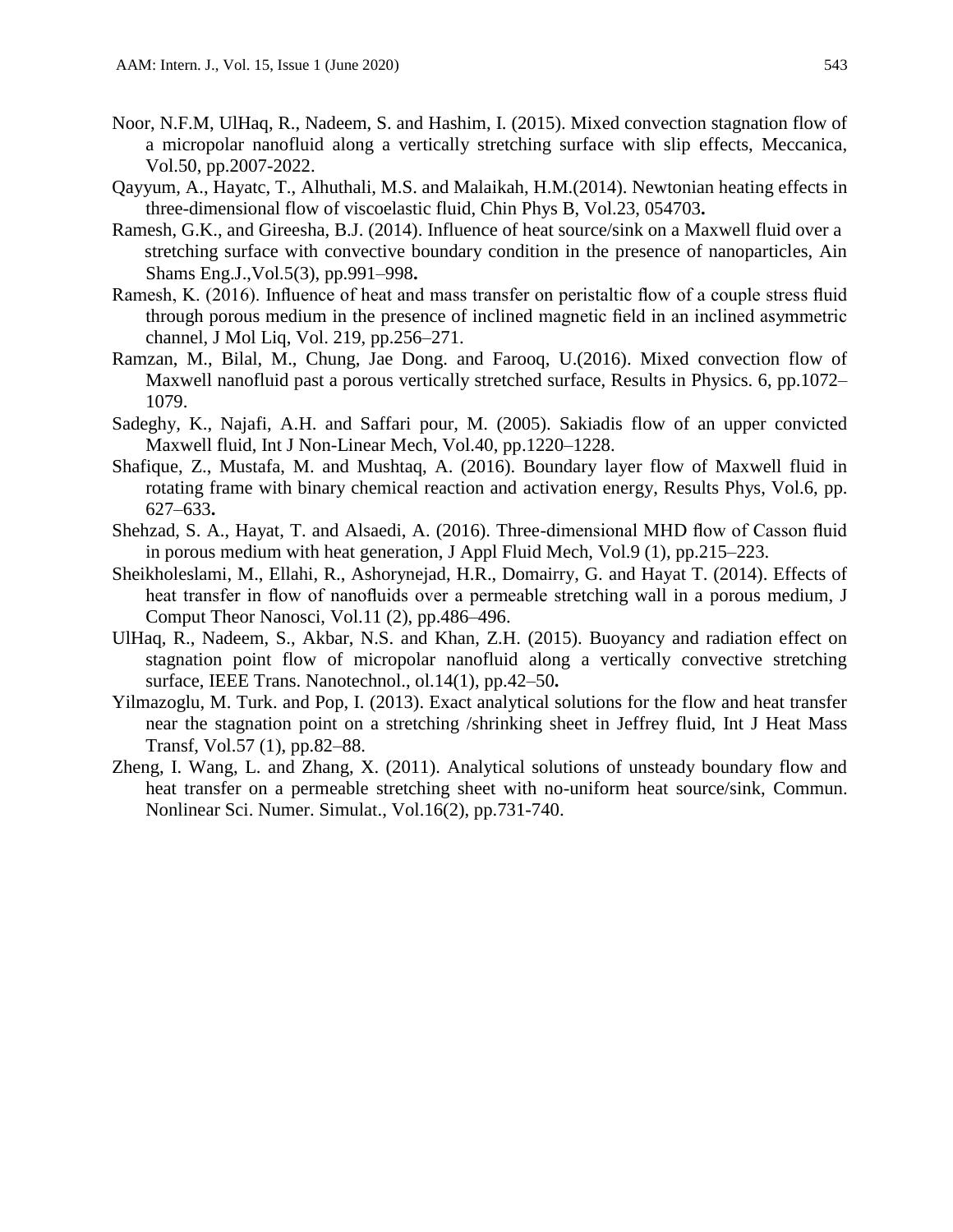# **APPENDIX**

| S            | B        | $\gamma$ | λ   | N      | Pr  | al.<br><b>Ramzanet</b><br>et |             | <b>Present study</b> |             |
|--------------|----------|----------|-----|--------|-----|------------------------------|-------------|----------------------|-------------|
|              |          |          |     |        |     | (2016)                       |             |                      |             |
|              |          |          |     |        |     | $-\theta'(0)$                | $-\phi'(0)$ | $-\theta'(0)$        | $-\phi'(0)$ |
| $\mathbf{0}$ | 0.1      | 2.0      | 1.0 | 1.0    | 1.0 | 0.71104                      | 0.89301     | 0.71085              | 0.89367     |
| 0.3          | 0.1      | 2.0      | 1.0 | 1.0    | 1.0 | 0.79696                      | 1.01679     | 0.79677              | 1.017180    |
| 0.5          | 0.1      | 2.0      | 1.0 | 1.0    | 1.0 | 0.85983                      | 1.10661     | 0.85980              | 1.107100    |
| 0.9          | 0.1      | 2.0      | 1.0 | 1.0    | 1.0 | 0.99873                      | 1.30359     | 0.998690             | 1.30360     |
| 0.5          | $\Omega$ | 2.0      | 1.0 | 1.0    | 1.0 | 0.86690                      | 1.11816     | 0.86679              | 1.11891     |
| 0.5          | 0.2      | 2.0      | 1.0 | 1.0    | 1.0 | 0.85263                      | 1.09559     | 0.85248              | 1.09653     |
| 0.5          | 0.4      | 2.0      | 1.0 | 1.0    | 1.0 | 0.83795                      | 1.07326     | 0.83744              | 1.07685     |
| 0.5          | 0.1      | 0.5      | 1.0 | 1.0    | 1.0 | 0.91493                      | 1.19556     | 0.91492              | 1.19666     |
| 0.5          | 0.1      | 1.0      | 1.0 | 1.0    | 1.0 | 0.89498                      | 1.16286     | 0.84484              | 1.163250    |
| 0.5          | 0.1      | 1.5      | 1.0 | 1.0    | 1.0 | 0.87680                      | 1.13337     | 0.87643              | 1.13395     |
| 0.5          | 0.1      | 2.0      | 0.5 | 1.0    | 1.0 | 0.81762                      | 1.03883     | 0.81762              | 1.03956     |
| 0.5          | 0.1      | 2.0      | 0.8 | 1.0    | 1.0 | 0.84445                      | 1.08202     | 0.84429              | 1.08336     |
| 0.5          | 0.1      | 2.0      | 1.2 | 1.0    | 1.0 | 0.87379                      | 1.12906     | 0.87368              | 1.12969     |
| 0.5          | 0.1      | 2.0      | 1.0 | $-0.2$ | 1.0 | 0.80842                      | 1.02316     | 0.80837              | 1.02579     |
| 0.5          | 0.1      | 2.0      | 1.0 | $-0.1$ | 1.0 | 0.81357                      | 1.03149     | 0.81349              | 1.03399     |
| 0.5          | 0.1      | 2.0      | 1.0 | 0.5    | 1.0 | 0.84071                      | 1.07596     | 0.84057              | 1.07728     |
| 0.5          | 0.1      | 2.0      | 1.0 | 1.0    | 0.7 | 0.77431                      | 0.84566     | 0.77404              | 0.84831     |
| 0.5          | 0.1      | 2.0      | 1.0 | 1.0    | 1.2 | 0.88622                      | 1.27852     | 0.886100             | 1.27889     |
| 0.5          | 0.1      | 2.0      | 1.0 | 1.0    | 1.5 | 0.89045                      | 1.53416     | 0.89040              | 1.53428     |

**Table1**: Comparison of  $-\theta'(0)$  and  $-\phi'(0)$  for some values of s,  $\beta$ ,  $\gamma$ ,  $\lambda$ , N and Pr for  $Df = 0.1$ ,  $Le = 1$ ,  $Sr = 0.2$ ,  $Nb = 0.8$  and  $Nt = 0.1$ .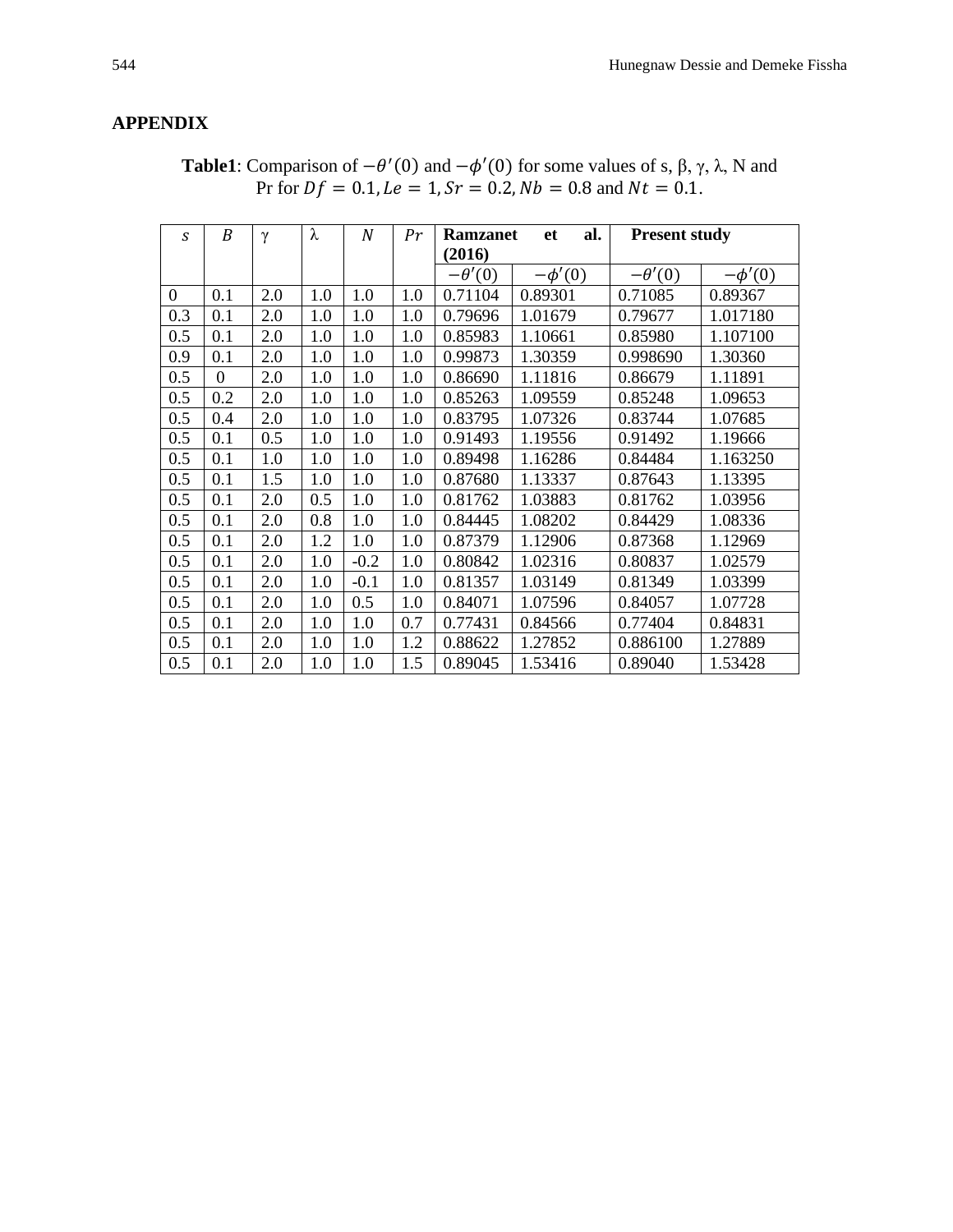| M                | K              | $\mathcal{S}$    | Df  | N <sub>b</sub> | Le  | $\boldsymbol{N}$ | $-f''(0)$ | $-\theta'(0)$ | $-\phi'(0)$ |
|------------------|----------------|------------------|-----|----------------|-----|------------------|-----------|---------------|-------------|
| $0.5\,$          | 0.5            | 0.5              | 0.1 | 0.8            | 1.0 | 1.0              | 1.48091   | 0.79743       | 1.37921     |
| $\overline{1.0}$ | 0.5            | 0.5              | 0.1 | 0.8            | 1.0 | 1.0              | 1.63651   | 0.78215       | 1.36601     |
| $\overline{1.5}$ | 0.5            | 0.5              | 0.1 | 0.8            | 1.0 | 1.0              | 1.78197   | 0.76807       | 1.35415     |
| 2.0              | 0.5            | 0.5              | 0.1 | 0.8            | 1.0 | 1.0              | 1.91931   | 0.75606       | 1.34381     |
| 0.5              | $\overline{0}$ | 0.5              | 0.1 | 0.8            | 1.0 | 1.0              | 1.4441    | 0.84439       | 1.08402     |
| $\overline{0.5}$ | 0.5            | 0.5              | 0.1 | 0.8            | 1.0 | 1.0              | 1.48091   | 0.79743       | 1.37922     |
| $\overline{0.5}$ | 0.6            | 0.5              | 0.1 | 0.8            | 1.0 | 1.0              | 1.48648   | 0.79064       | 1.42856     |
| $0.5\,$          | 1.0            | 0.5              | 0.1 | 0.8            | 1.0 | 1.0              | 1.50533   | 0.76837       | 1.60614     |
| $0.5\,$          | 2.0            | 0.5              | 0.1 | 0.8            | 1.0 | 1.0              | 1.53820   | 0.73185       | 1.96423     |
| $\overline{0.5}$ | 0.5            | $\boldsymbol{0}$ | 0.1 | 0.8            | 1.0 | 1.0              | 1.16008   | 0.64921       | 1.15885     |
| 0.5              | 0.5            | 0.3              | 0.1 | 0.8            | 1.0 | 1.0              | 1.33902   | 0.73389       | 1.28816     |
| $0.5\,$          | 0.5            | 0.5              | 0.1 | 0.8            | 1.0 | 1.0              | 1.48091   | 0.79743       | 1.37921     |
| $\overline{0.5}$ | 0.5            | 0.9              | 0.1 | 0.8            | 1.0 | 1.0              | 1.83797   | 0.93963       | 1.57214     |
| $\overline{0.5}$ | 0.5            | 1.5              | 0.1 | 0.8            | 1.0 | 1.0              | 2.68017   | 1.18196       | 1.88539     |
| $0.5\,$          | 0.5            | 0.5              | 0.0 | 0.8            | 1.0 | 1.0              | 1.48758   | 0.85776       | 1.36148     |
| 0.5              | 0.5            | 0.5              | 0.2 | 0.8            | 1.0 | 1.0              | 1.47418   | 0.73420       | 1.39779     |
| $0.5\,$          | 0.5            | 0.5              | 0.4 | 0.8            | 1.0 | 1.0              | 1.46014   | 0.59807       | 1.43777     |
| $\overline{0.5}$ | 0.5            | 0.5              | 0.6 | 0.8            | 1.0 | 1.0              | 1.44559   | 0.44721       | 1.48208     |
| $\overline{0.5}$ | 0.5            | 0.5              | 1.0 | 0.8            | 1.0 | 1.0              | 1.41454   | 0.08951       | 1.58733     |
| 0.5              | 0.5            | 0.5              | 0.1 | 0.8            | 0.6 | 1.0              | 1.43325   | 0.89272       | 0.95367     |
| $\overline{0.5}$ | 0.5            | 0.5              | 0.1 | 0.8            | 1.2 | 1.0              | 1.49888   | 0.76164       | 1.57346     |
| 0.5              | 0.5            | 0.5              | 0.1 | 0.8            | 2.0 | 1.0              | 1.55035   | 0.65518       | 2.28561     |
| $\overline{0.5}$ | 0.5            | 0.5              | 0.1 | 0.8            | 3.0 | 1.0              | 1.59078   | 0.56023       | 3.10081     |
| $0.5\,$          | 0.5            | 0.5              | 0.1 | 0.8            | 1.0 | $-0.5$           | 1.99115   | 0.73908       | 1.33141     |
| $0.5\,$          | 0.5            | 0.5              | 0.1 | 0.8            | 1.0 | $-0.2$           | 1.88694   | 0.75220       | 1.34160     |
| $\overline{0.5}$ | 0.5            | 0.5              | 0.1 | 0.8            | 1.0 | $-0.1$           | 1.85246   | 0.75639       | 1.34492     |

0.5 0.5 0.5 0.1 0.8 1.0 0.5 1.64810 0.77981 1.36411 0.5 0.5 0.5 0.1 0.8 1.0 1.5 1.31633 0.81363 1.39359

**Table 2.** The values of Skin-friction coefficient  $f''(0)$ , Nusselt number coefficient  $-\theta'(0)$  and Sherwood number coefficient  $-\varphi'(0)$  for different values of the flow parameters.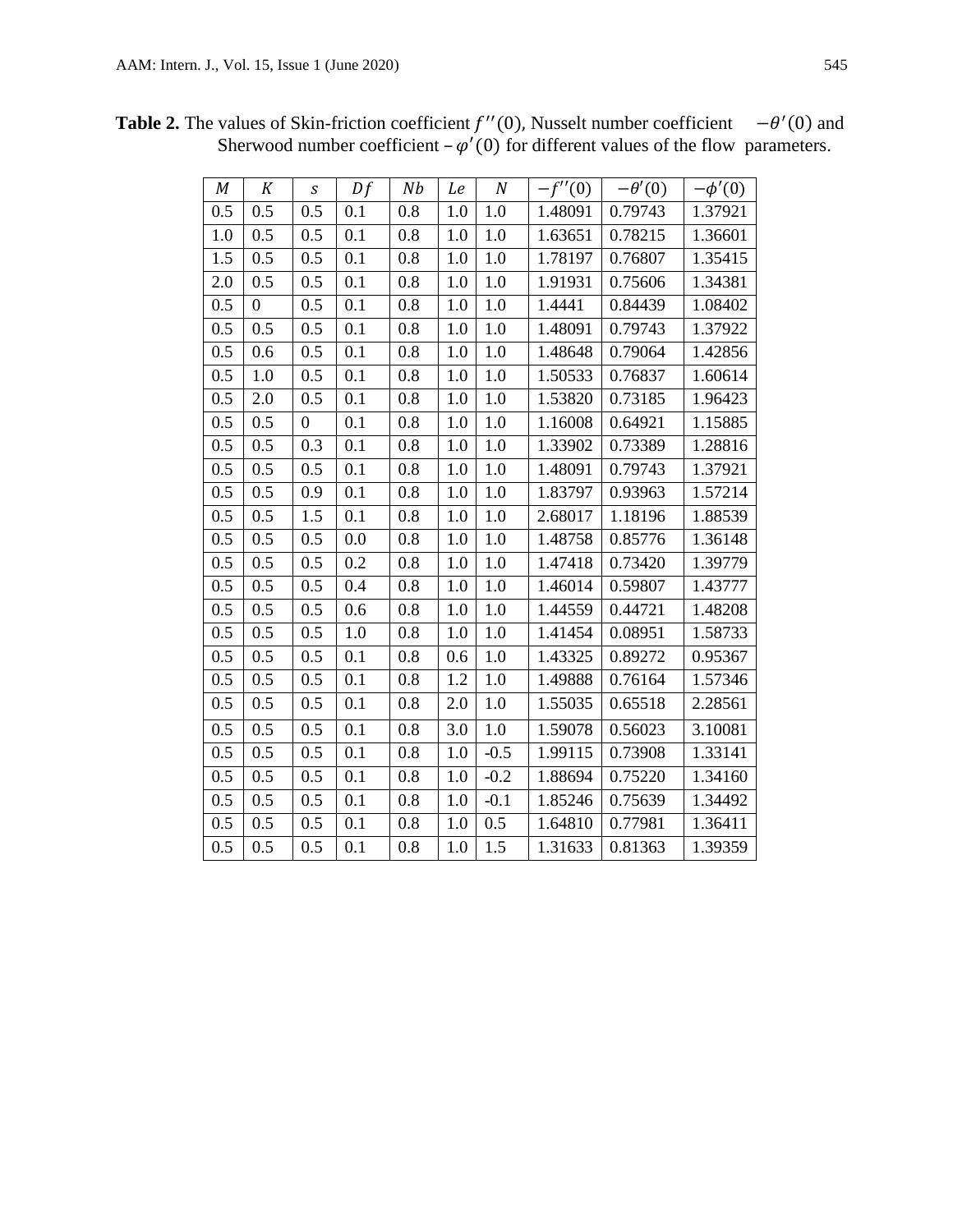

on velocity profiles





**Figure1a.** Effect of magnetic parameter M **Figure1b.** Effect of M on Temperature profiles



 **Figure2a.** Effect of chemical reaction **Figure 2b.** Effect of chemical reaction parameter K on velocity profiles **parameter K** on concentration profiles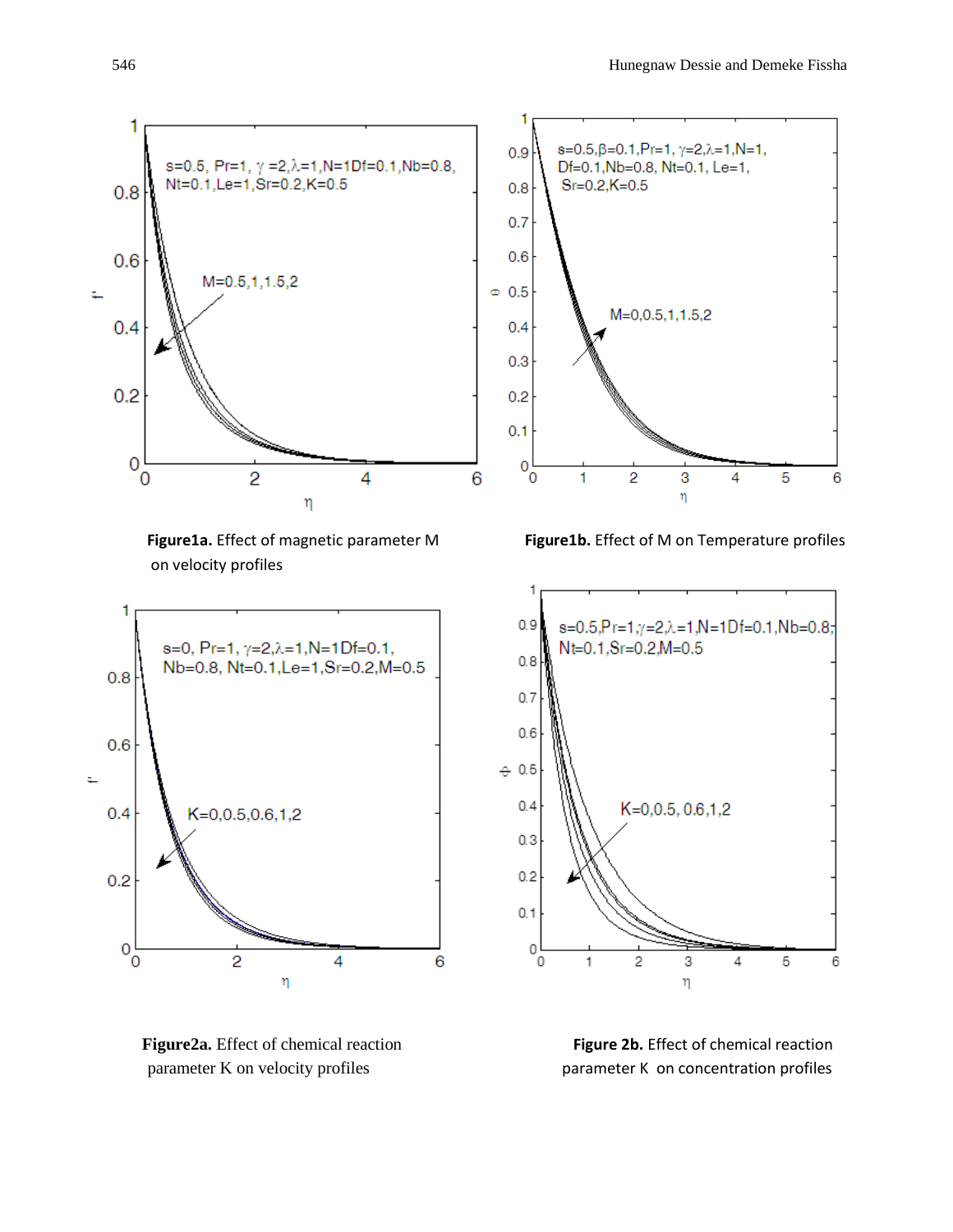

**Figure 3a.** Effect of suction parameter s **Figure3b.** Effect of suction parameter s on velocity profiles on temperature profiles



**Figure3c.** Effect of suction parameters on **Figure4.** Effect of Dufour Df on concentration profiles temperature profiles



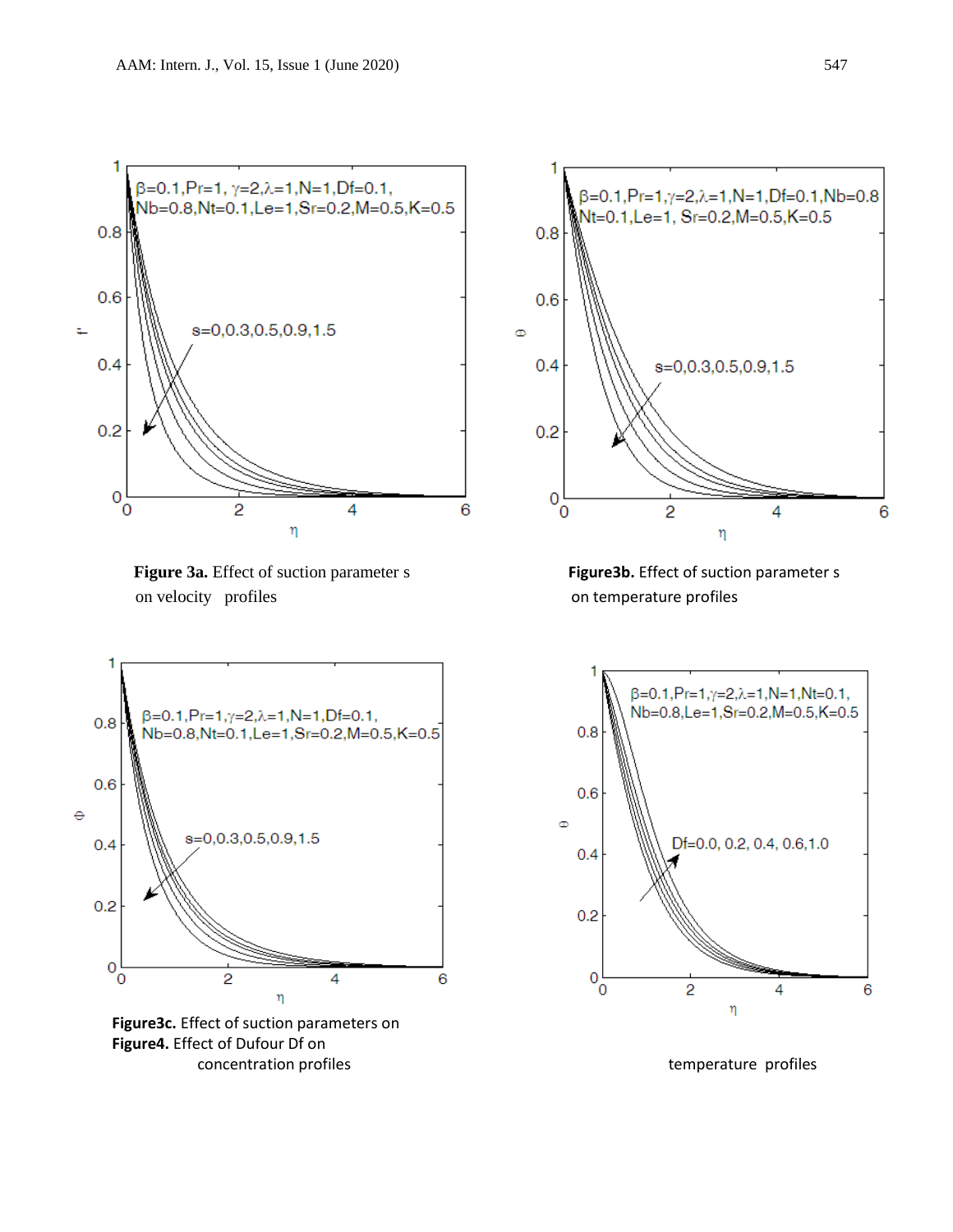



**Figure5a.** Effect of Brownian motion **Figure5b.** Effect of Brownian motion



**Figure6a.** Effect of Lewis number Le on **Figure6b.** Effect of Lewis number Le velocity profiles. The concentration profiles on Concentration profiles.

parameter Nb on temperature profiles parameter Nb on concentration profiles.